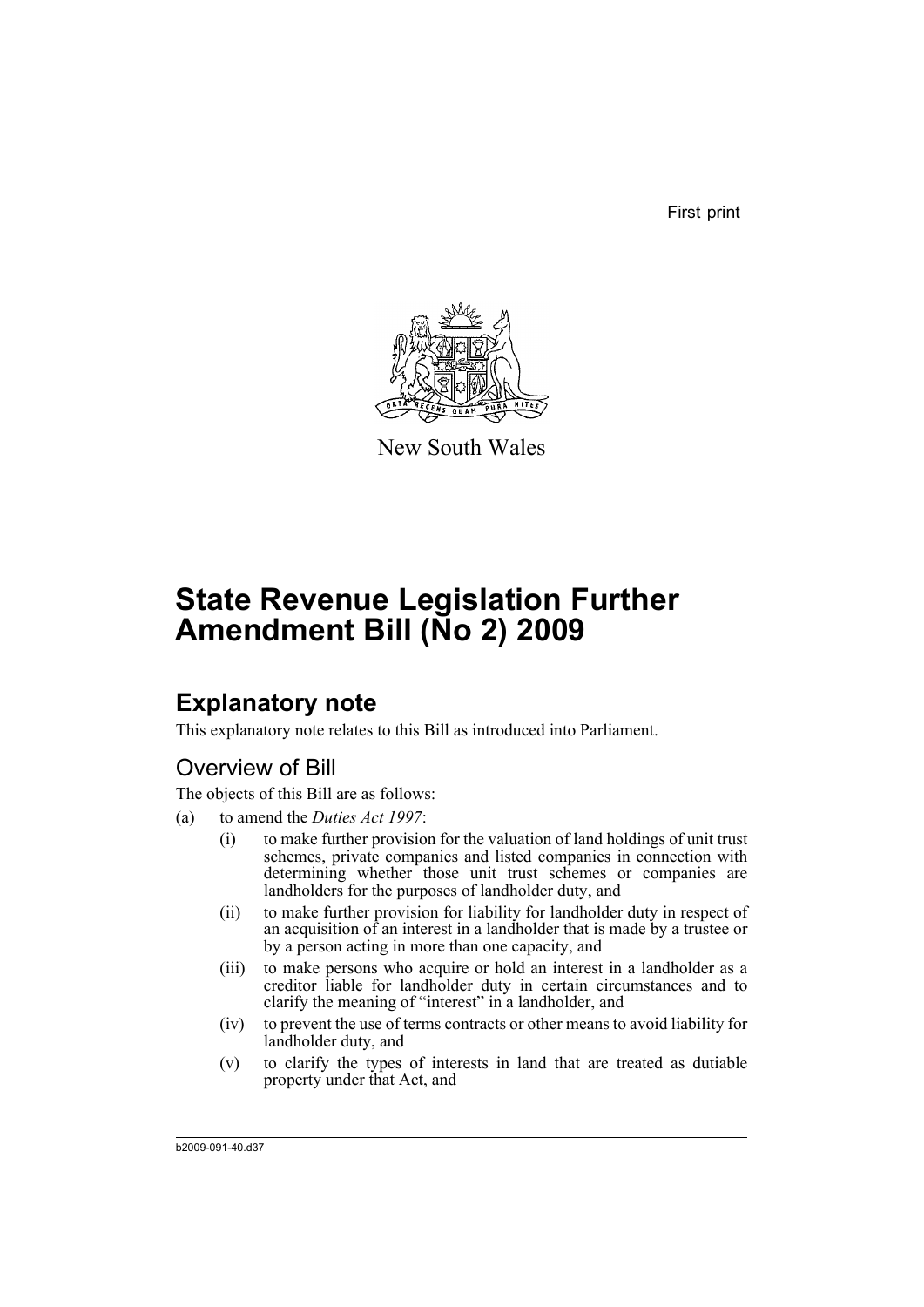Explanatory note

- (vi) to make other changes to that Act as a consequence of the recent significant changes to landholder duty and mortgage duty provisions,
- (b) to amend the *Parking Space Levy Act 2009* to clarify the time within which the parking space levy must be paid in order to avoid penalty,
- (c) to amend the *Payroll Tax Act 2007* to establish a new test for determining whether wages are taxable in this jurisdiction, which is consistent with complementary legislation being adopted by other States and the Territories.

## Outline of provisions

**Clause 1** sets out the name (also called the short title) of the proposed Act.

**Clause 2** provides for the commencement of the proposed Act.

## **Schedule 1 Amendment of Duties Act 1997**

#### **Valuation of land holdings for landholder duty**

**Schedule 1 [2] and [3]** change the method by which the value of the land holdings of a unit trust scheme, private company or listed company is determined for the purposes of landholder duty. A unit trust scheme, private company or listed company is considered to be a landholder for the purposes of the landholder duty provisions if it has land holdings in New South Wales with an unencumbered value of \$2,000,000 or more.

Under the amendments, if a land holding consists of an estate in fee simple in land, the land value of the land (as determined under the *Valuation of Land Act 1916*), rather than the unencumbered value of the land, will be used for the purpose of determining the value of the land holdings of a unit trust scheme or company.

**Schedule 1 [17]** is a consequential amendment.

#### **Charging of landholder duty on acquisitions made by trustees and others**

**Schedule 1 [7]** provides that if a person who acquires or holds an interest in a landholder is a trustee for 2 or more trusts, any interests in the landholder acquired or held by the person for different trusts are to be treated as if they were acquired or held independently by separate persons. This means that the trustee may not be required to aggregate together acquisitions that are made for different trusts.

The amendment includes a similar provision in relation to life companies. Life companies may acquire interests in landholders for different statutory funds or for purposes not related to the conduct of the business of a statutory fund. These acquisitions will be treated as if they were independent acquisitions by separate persons.

**Schedule 1 [10]** provides for liability for landholder duty where a person acquires or holds an interest in a landholder as bare trustee (including as custodian) for another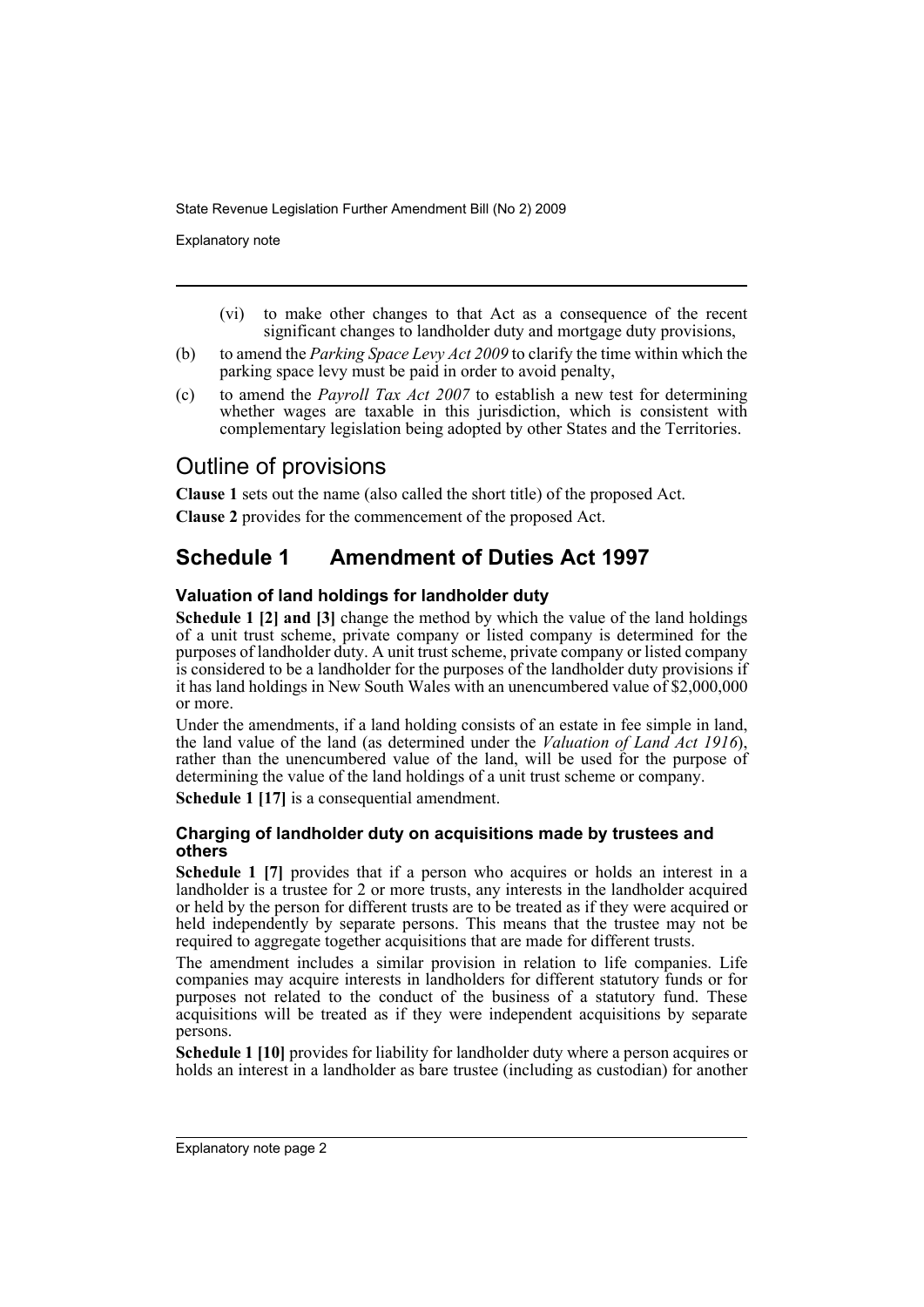Explanatory note

person. The amendments require the duty payable in respect of an acquisition of an interest in a landholder to be paid by the ultimate beneficial owner of that interest.

Under the amendments, if a person acquires or holds an interest in a landholder as bare trustee for another person, the other person is a beneficial owner of the interest in the landholder. If a person who is a beneficial owner of an interest in a landholder holds the interest as bare trustee for another person, that other person is also a beneficial owner of the interest. The ultimate beneficial owner of the interest is a beneficial owner of an interest in a landholder who does not hold the interest as bare trustee for another person (so that, if there is a chain of bare trustees, the ultimate beneficial owner is the last beneficial owner in that chain).

The amendment provides that if an interest in a landholder is acquired or held by a person (the *legal owner*) as bare trustee for another person, the interest is taken, for the purposes of landholder duty, to have been acquired by, or to be held by, the ultimate beneficial owner of the interest in the landholder, rather than the legal owner. As a result, the ultimate beneficial owner of an interest in a landholder, rather than the legal owner, will be required to lodge an acquisition statement and to pay duty chargeable in respect of an acquisition made in a landholder that is chargeable with landholder duty under the Act.

**Schedule 1 [26]** includes a transitional provision in relation to the new liability provisions. Generally speaking, the new liability provisions will apply to acquisitions made on or after the commencement of the amendments. Pre-commencement acquisitions may be aggregated with post-commencement acquisitions for the purpose of determining whether a relevant acquisition (an acquisition that is chargeable with duty) has been made by a beneficial owner. However, a beneficial owner will not, as a result of the amendments, become liable for duty in respect of those pre-commencement acquisitions.

#### **Meaning of "interest" in a landholder**

At present, a person does not become liable for landholder duty in respect of an acquisition of an interest in a landholder if the person's interest in the landholder arises merely because the person is a creditor or other person to whom the landholder is liable.

**Schedule 1 [8]** removes this exception to this rule. Instead, a person who has a debt interest (within the meaning of certain provisions of the *Income Tax Assessment Act 1997* of the Commonwealth) in a landholder (or an interest that would be a debt interest if the landholder were a company under the relevant provisions of that Act) will not be treated as having an interest in the landholder. Accordingly, an acquisition of a debt interest will not be chargeable with landholder duty.

**Schedule 1 [11], [12], [14] and [19]** are related amendments. The amendments ensure that the rules regarding the winding up of a company do not determine whether a person has an interest in a landholder. That is, the fact that a person who would otherwise be regarded as having an interest in a landholder is not entitled to participate in a winding up of a landholder will not prevent the acquisition of the interest being chargeable with landholder duty.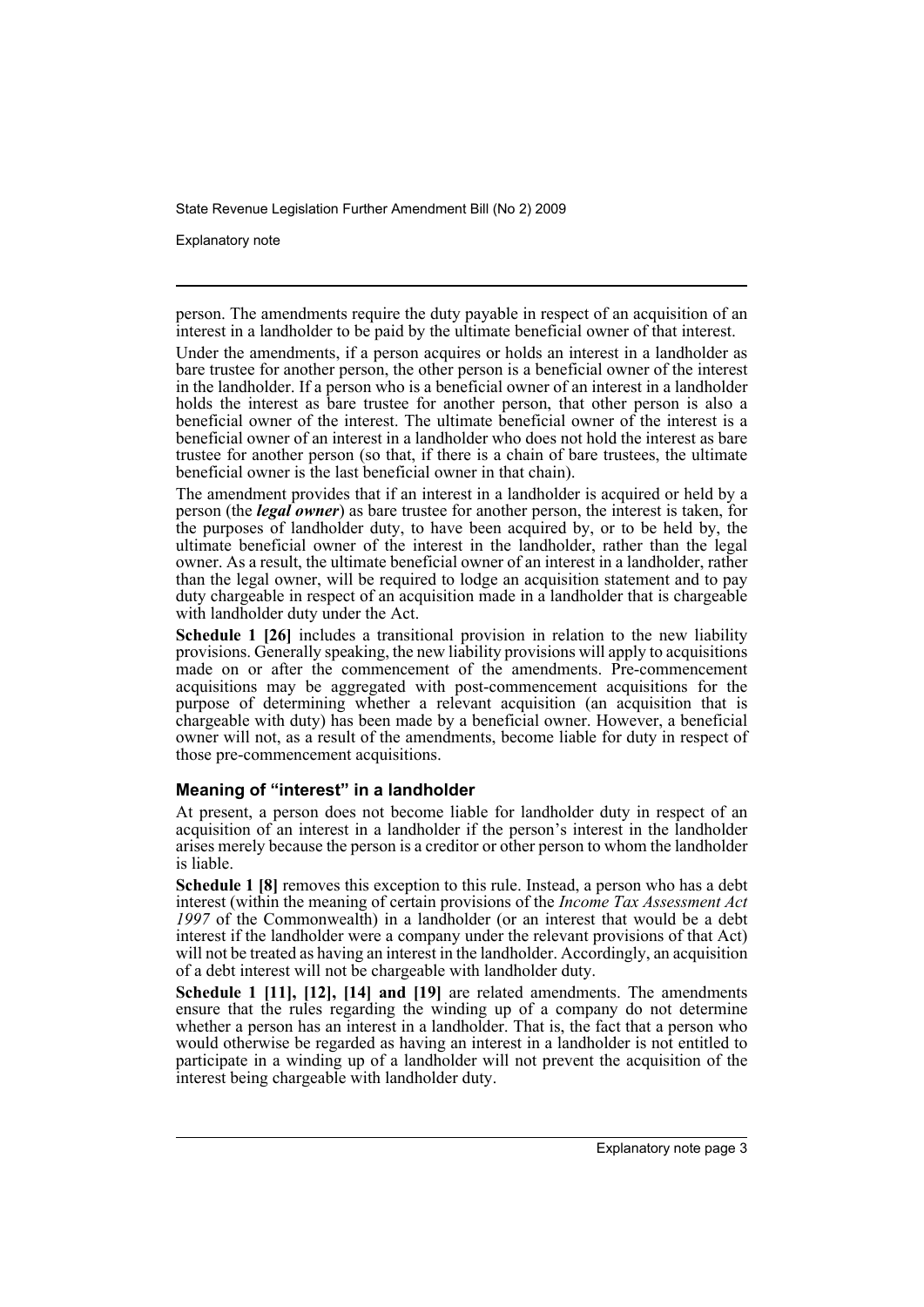Explanatory note

**Schedule 1 [20]** prevents the acquisition of an interest from being regarded as an exempt acquisition merely because it is acquired as a result of the making of a compromise or arrangement under Part 5.1 of the *Corporations Act 2001* of the Commonwealth. The exemption will be limited to the making of a compromise or arrangement with creditors. The amendment also removes an anti-avoidance function of the Chief Commissioner of State Revenue that has been made redundant by Chapter 11A of the *Duties Act 1997*. **Schedule 1 [26]** includes a transitional provision related to this amendment.

The amendment in **Schedule 1 [21]** is intended to prevent any argument that a person entitled to a payment of money from a landholder is not entitled to a distribution of property of a landholder. An entitlement to payment of money by a landholder can give rise to an interest in a landholder.

#### **Point in time at which an interest in a landholder is acquired**

**Schedule 1 [16]** is an anti-avoidance measure. At present the purchaser of a share or unit in a landholder or a person to whom a share or unit is to be issued is taken to have an interest in the landholder on completion of an agreement to purchase or issue the share or unit. Liability also arises in respect of the agreement if the necessary transfer or title documents are delivered or the consideration for the purchase or issue is paid. The amendment extends these provisions so that a purchaser or person to whom a share or unit in a landholder is to be issued under an agreement is taken to acquire an interest in the landholder 12 months after the date of first execution of the agreement. This prevents the use of a "terms contract", or any other means by which completion of an agreement is deferred indefinitely, to avoid liability for landholder duty. The Chief Commissioner of State Revenue is given the discretion to extend the 12 month period. In addition, provision is made for reassessment of any duty payable if the agreement is terminated before it is actually completed.

**Schedule 1 [13] and [15]** are consequential amendments. **Schedule 1 [26]** includes a transitional provision related to the amendments.

#### **Interests in land**

Under the *Duties Act 1997* duty is chargeable on a transfer of land in New South Wales or of an interest in land in New South Wales. **Schedule 1 [27]** provides that mining leases and mining claims give the holder an interest in the land to which they relate. Accordingly, a transfer of a mining lease or mining claim will be chargeable with duty.

The amendment also clarifies that the following do not give rise to an interest in land:

- (a) an assessment lease, exploration licence or opal prospecting licence under the *Mining Act 1992*,
- (b) a carbon sequestration right within the meaning of Division 4 of Part 6 of the *Conveyancing Act 1919*,
- (c) a petroleum title within the meaning of the *Petroleum (Onshore) Act 1991*,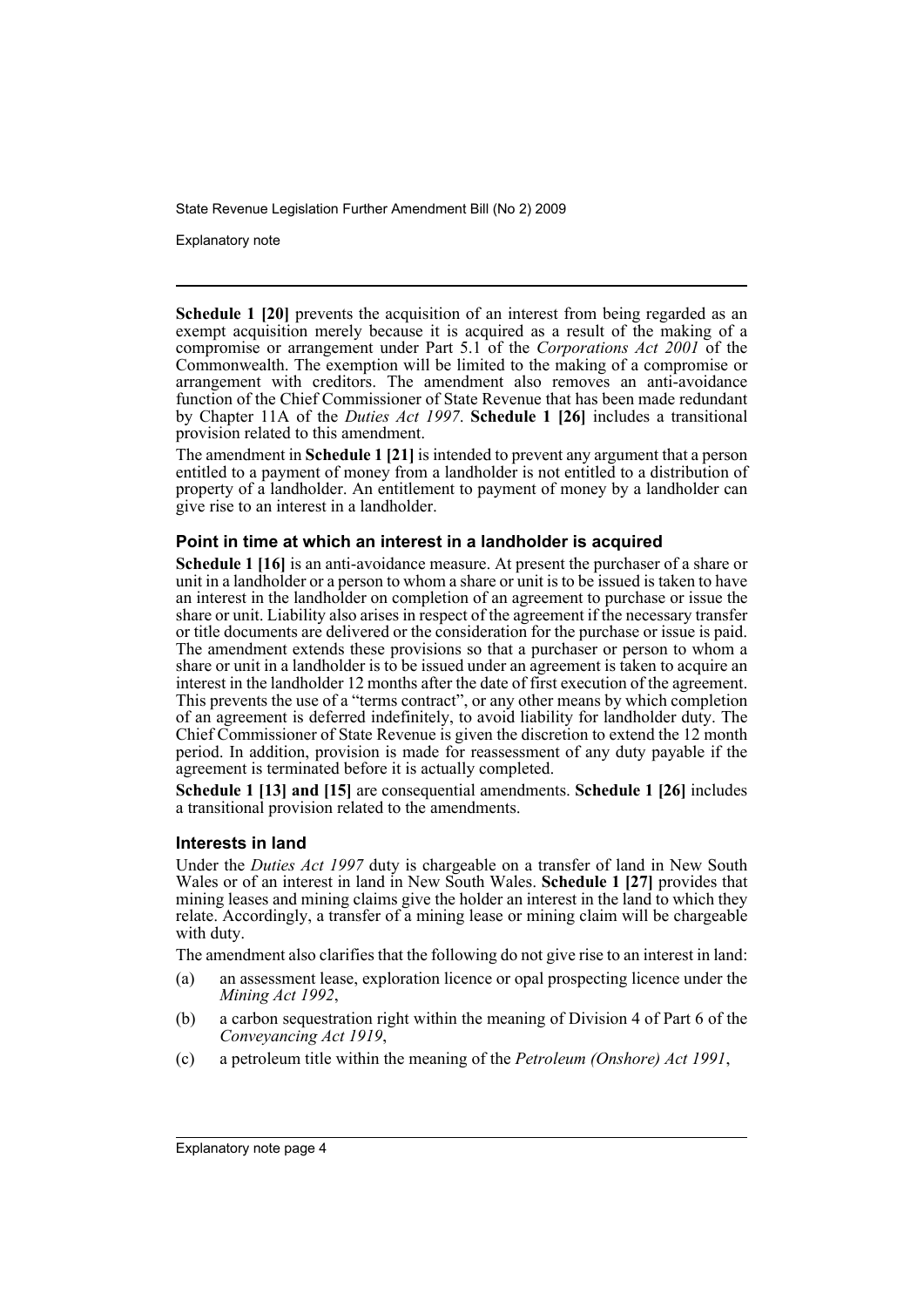Explanatory note

**Schedule 1 [1] and [5]** are consequential amendments. **Schedule 1 [26]** includes a transitional provision related to the amendments.

#### **Other changes**

**Schedule 1 [6]** is a law revision amendment that is consequential on the amendments made by the *State Revenue Legislation Further Amendment Act 2009* which extended landholder duty to acquisitions of interests in public landholders, in addition to private landholders. The amendment clarifies that a reference to an arrangement under which a private landholder ceases to be a landholder is a reference to it ceasing to be a private landholder.

**Schedule 1 [9]** is also related to the extension of landholder duty to acquisitions of interests in public landholders. The amendment clarifies that if duty is chargeable on an acquisition by a person in a public landholder, no duty is chargeable in respect of any further acquisition in that landholder (whether the landholder is a public landholder or a private landholder at the time of the acquisition).

**Schedule 1 [18]** is a law revision amendment that is consequential on the amendments made by the *State Revenue Legislation Further Amendment Act 2009* which provided for the charging of landholder duty on acquisition of interests in goods of a landholder. The amendment inserts an omitted reference to the goods of a landholder.

The amendment in **Schedule 1 [22]** makes further provision for goods held on trust by a landholder. The amendment deals with the circumstances in which goods held on trust (including goods held by a custodian) are treated as goods of a company or unit trust scheme (and included in duty calculations). The amendments (which are made to section 163K of the *Duties Act 1997*) will be similar to existing section 147 (2) and (3) of the *Duties Act 1997* (which applies to land holdings of a landholder). **Schedule 1 [4]** substitutes section 147 (2) of the *Duties Act 1997* so that an interest in land that is held by the custodian to a trustee of a unit trust scheme is treated as a land holding of the unit trust scheme. Together these amendments ensure consistency between sections 163K and 147 of the *Duties Act 1997*.

**Schedule 1 [24]** also relates to the extension of landholder duty to the acquisition of interests in the goods of a landholder. The amendment makes it clear that an interest in goods is not to be counted for the purposes of charging duty payable in respect of an acquisition made before 1 July 2009 (the date on which the charging of landholder duty was extended to an acquisition of an interest in goods of a landholder).

**Schedule 1 [25]** relates to the changes to mortgage duty made by the *State Revenue Legislation Further Amendment Act 2009*. The amendment clarifies the application of a concessional arrangement for certain mortgages first executed before 1 July 2009 (the date on which the relevant changes to mortgage duty commenced). **Schedule 1 [23]** enables regulations of a savings and transitional nature to be made as a consequence of the amendments.

<sup>(</sup>d) a licence, permit, lease, access authority or special prospecting authority under the *Petroleum (Offshore) Act 1982*.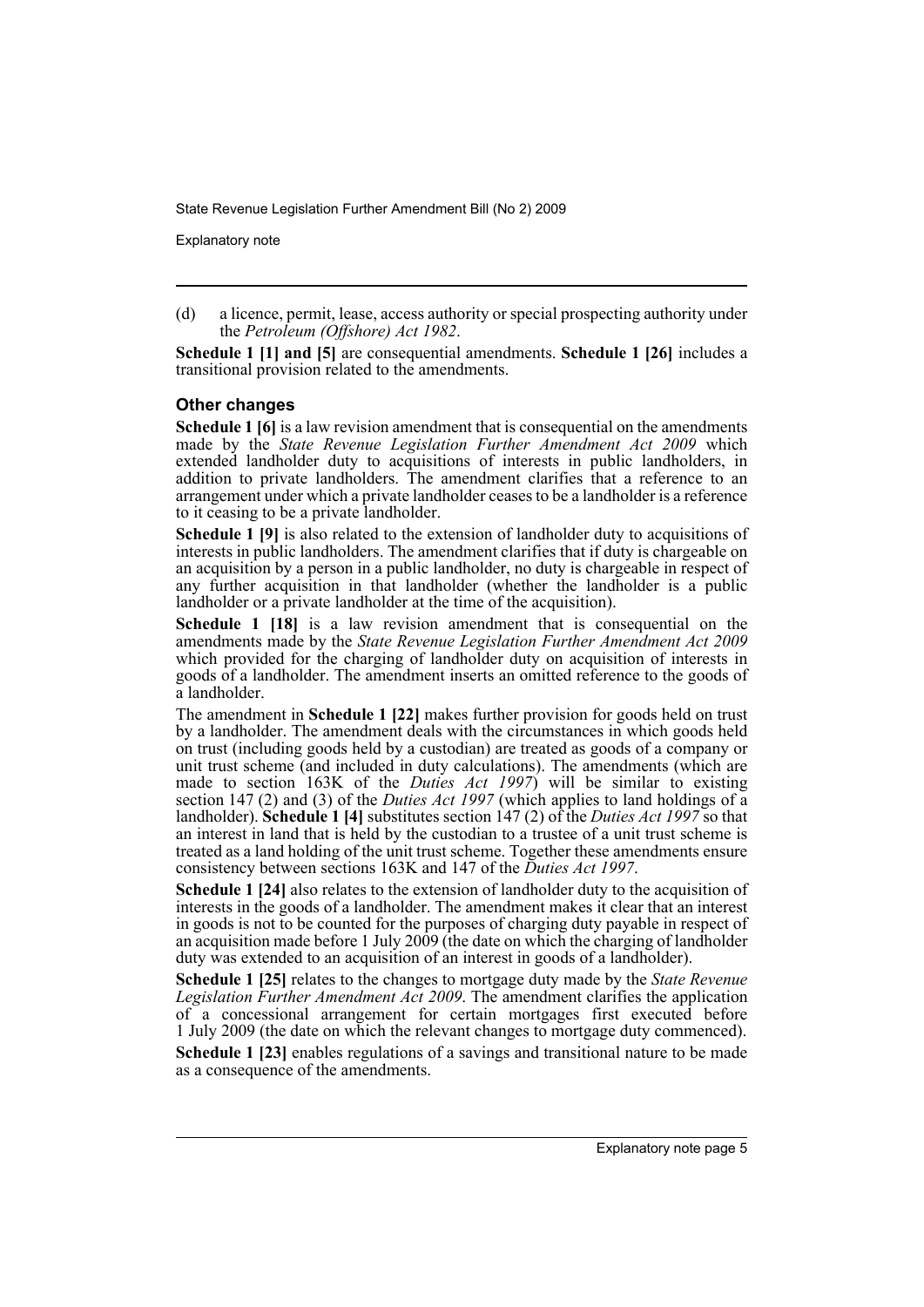Explanatory note

**Schedule 1 [26]** provides for transitional matters. In general, the amendments apply to dutiable transactions occurring on or after the commencement of the amendments and to interests that are acquired in landholders on or after the commencement of the amendments.

### **Schedule 2 Amendment of Parking Space Levy Act 2009**

The *Parking Space Levy Act 2009* imposes a levy on certain parking spaces on 1 July in each year. **Schedule 2 [1]** amends that Act to make it clear that the levy does not have to be paid until 1 September in that year. A failure to pay the levy by that date means that a tax default occurs, and interest and penalty tax can be charged under the *Taxation Administration Act 1996*.

**Schedule 2 [2]** provides that the amendment described above applies from the year 2009 and onwards.

## **Schedule 3 Amendment of Payroll Tax Act 2007**

**Schedule 3** provides for a new method of determining the jurisdiction in which wages are liable for payroll tax. The amendments implement an agreement between the States and the Territories to adopt complementary nexus provisions in relation to the imposition of payroll tax.

At present, the question of whether wages paid or payable by an employer are taxable in New South Wales under the *Payroll Tax Act 2007* is determined chiefly by reference to the place in which the wages are paid or payable. Generally speaking, wages that are paid or payable in New South Wales are taxable in New South Wales (unless the wages are paid or payable for services performed wholly outside New South Wales). Wages are also taxable in New South Wales if they are paid or payable for services performed wholly or mainly in New South Wales (regardless of where they are paid or payable).

Under the new provisions, the question of whether wages are taxable in New South Wales will be determined chiefly by reference to the place where the services of the employee were performed. The jurisdiction in which an employee or employer is based is also relevant to determining whether wages are taxable in New South Wales.

The new provisions provide that wages are taxable in this jurisdiction (that is, liable for payroll tax in New South Wales) if:

(a) the wages are paid or payable by an employer for or in relation to services performed by an employee wholly in this jurisdiction, or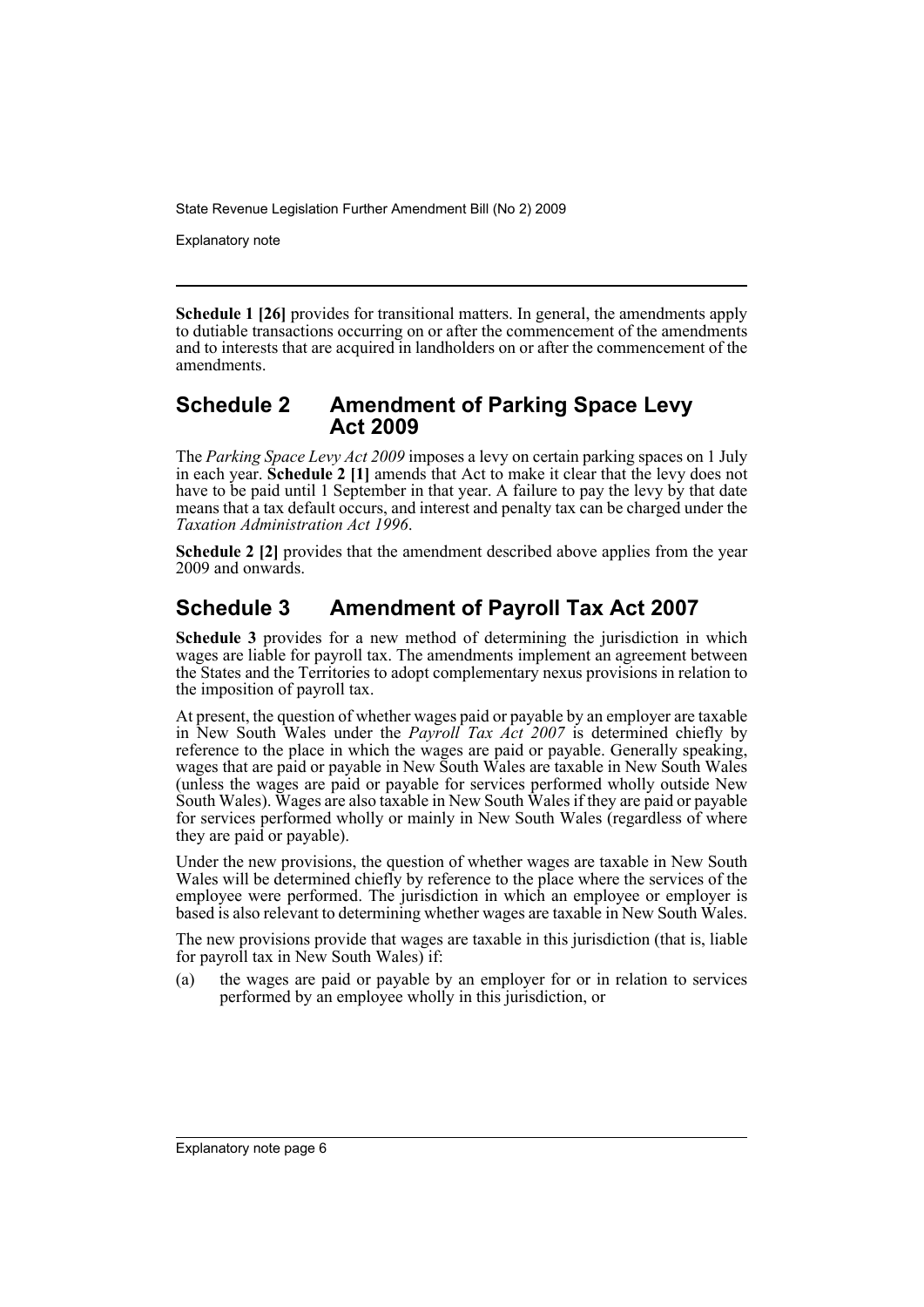Explanatory note

- (b) the wages are paid or payable by an employer for or in relation to services performed by an employee in 2 or more Australian jurisdictions, or partly in one or more Australian jurisdictions and partly outside all Australian jurisdictions, and:
	- (i) the employee is based in this jurisdiction, or
	- (ii) the employer is based in this jurisdiction (in a case where the employee is not based in an Australian jurisdiction), or
	- (iii) the wages are paid or payable in this jurisdiction (in a case where both the employee and the employer are not based in an Australian jurisdiction), or
	- (iv) the wages are paid or payable for services performed mainly in this jurisdiction (in a case where both the employee and the employer are not based in an Australian jurisdiction and the wages are not paid or payable in an Australian jurisdiction), or
- (c) the wages are paid or payable by an employer for or in relation to services performed by an employee wholly outside all Australian jurisdictions and are paid or payable in this jurisdiction.

An employee is based in this jurisdiction if his or her principal place of residence is in this jurisdiction. In cases where the employee is a company, the test for whether the employee is based in this jurisdiction is the same as it is for an employer.

An employer is based in this jurisdiction if the employer's registered business address (for ABN purposes) is in this jurisdiction. If the employer does not have a registered business address, or has a registered business address in more than one Australian jurisdiction, the employer is based in this jurisdiction if the employer's principal place of business is in this jurisdiction.

The question of where services were provided is determined by reference to services provided by the employee in the month in which the wages are paid or payable or, if no services were provided in that month, in the most recent prior month in which services were provided. If wages are paid or payable to an employee before services are provided, the question of whether they are taxable in this jurisdiction is determined by reference to the place where it may be reasonably expected that services will be provided.

Provision is also made for the circumstances in which wages will be treated as being paid or payable in this jurisdiction.

The principal provisions, as described above, are set out in **Schedule 3 [2]**.

**Schedule 3 [1]** provides for definitions of expressions used in the new provisions.

**Schedule 3 [3]** is a related amendment to ensure that when the expression "employee" is used in the new provisions (and elsewhere in the *Payroll Tax Act 2007*) this includes any person to or in relation to whom amounts treated as wages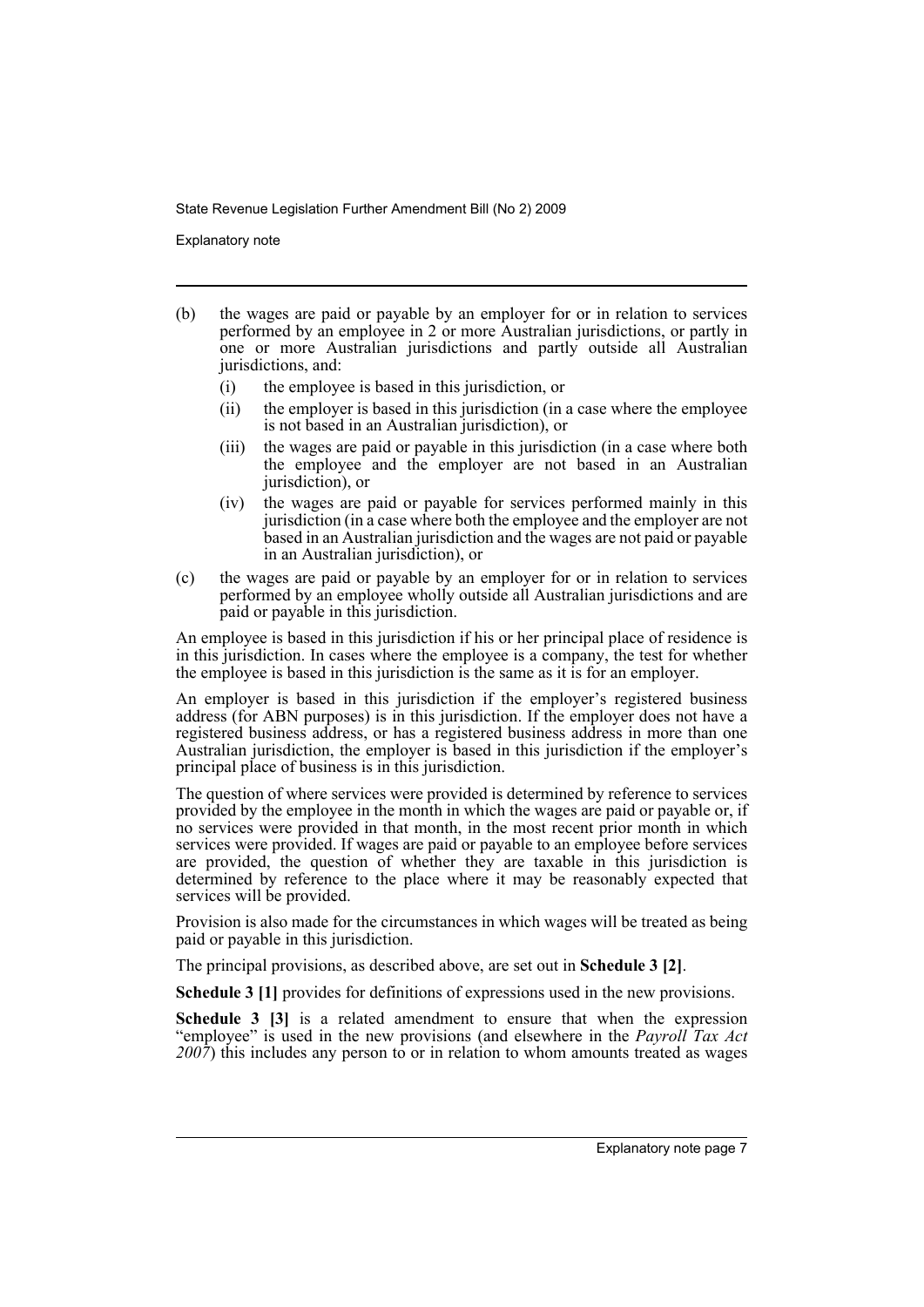Explanatory note

under the Act are paid or payable. For example, some payments to company directors are treated as wages under the Act. The new provisions will apply in relation to those payments in the same way as they apply to wages paid to employees.

**Schedule 3 [4]–[6]** are consequential amendments which remove provisions made redundant by the new provisions.

**Schedule 3 [7]** relocates an existing exemption from payroll tax for wages paid or payable for or in relation to services performed in other countries to the part of the *Payroll Tax Act 2007* dealing with exemptions.

**Schedule 3 [8]** enables the making of savings and transitional regulations as a consequence of the amendments.

**Schedule 3 [9]** provides for the application of the amendments. The amendments apply in respect of wages paid or payable on or after 1 July 2009, so that the new provisions will apply to the financial year commencing on that date. An annual adjustment will be made in respect of each employer at the end of the payroll tax year to reflect any changes in liability arising as a result of the new provisions.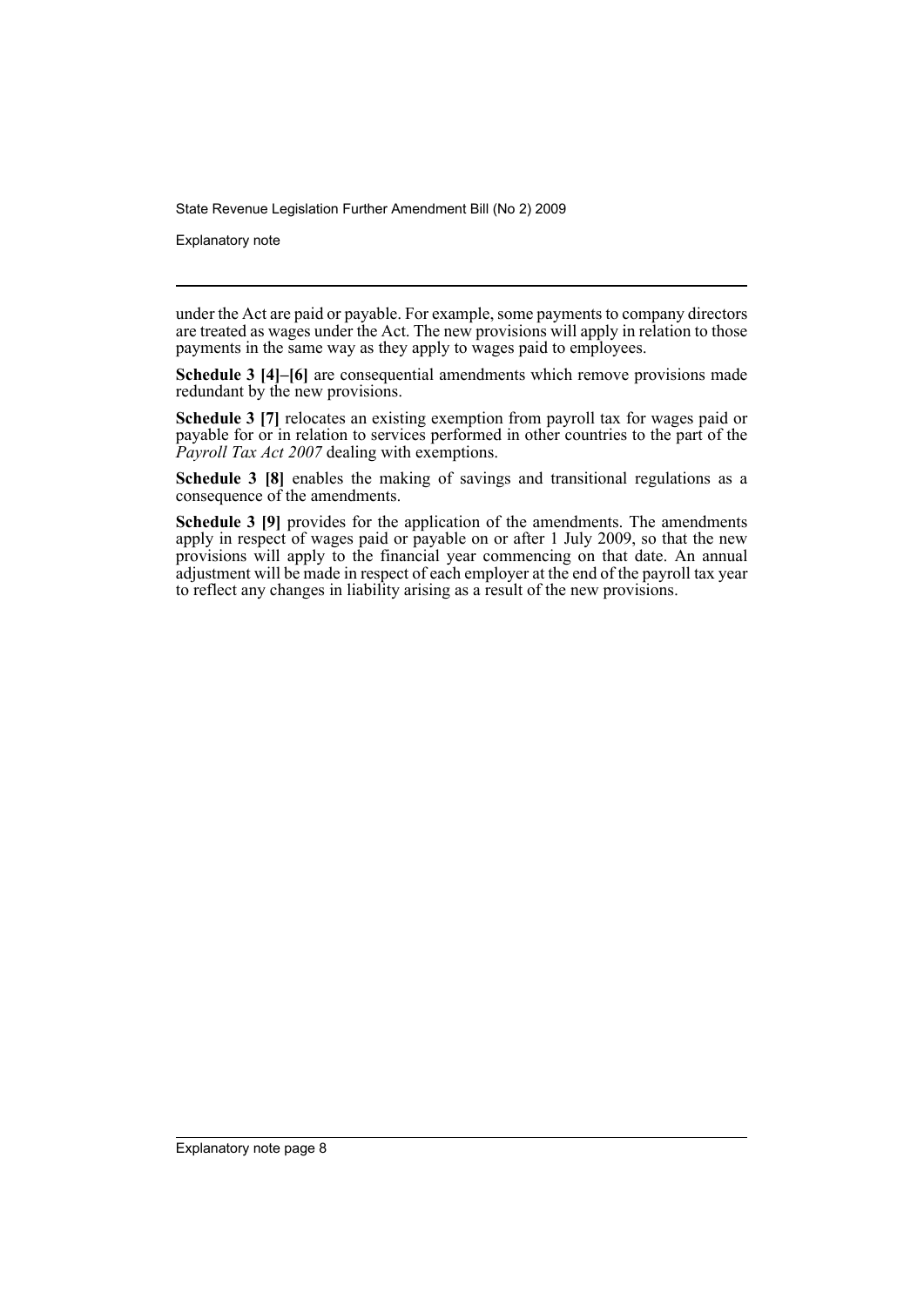First print



New South Wales

# **State Revenue Legislation Further Amendment Bill (No 2) 2009**

## **Contents**

|   |                                                          | Page |
|---|----------------------------------------------------------|------|
| 1 | Name of Act                                              |      |
|   | 2 Commencement                                           |      |
|   | Schedule 1 Amendment of Duties Act 1997 No 123           | 3    |
|   | Schedule 2 Amendment of Parking Space Levy Act 2009 No 5 | 13   |
|   | Schedule 3 Amendment of Payroll Tax Act 2007 No 21       | 14   |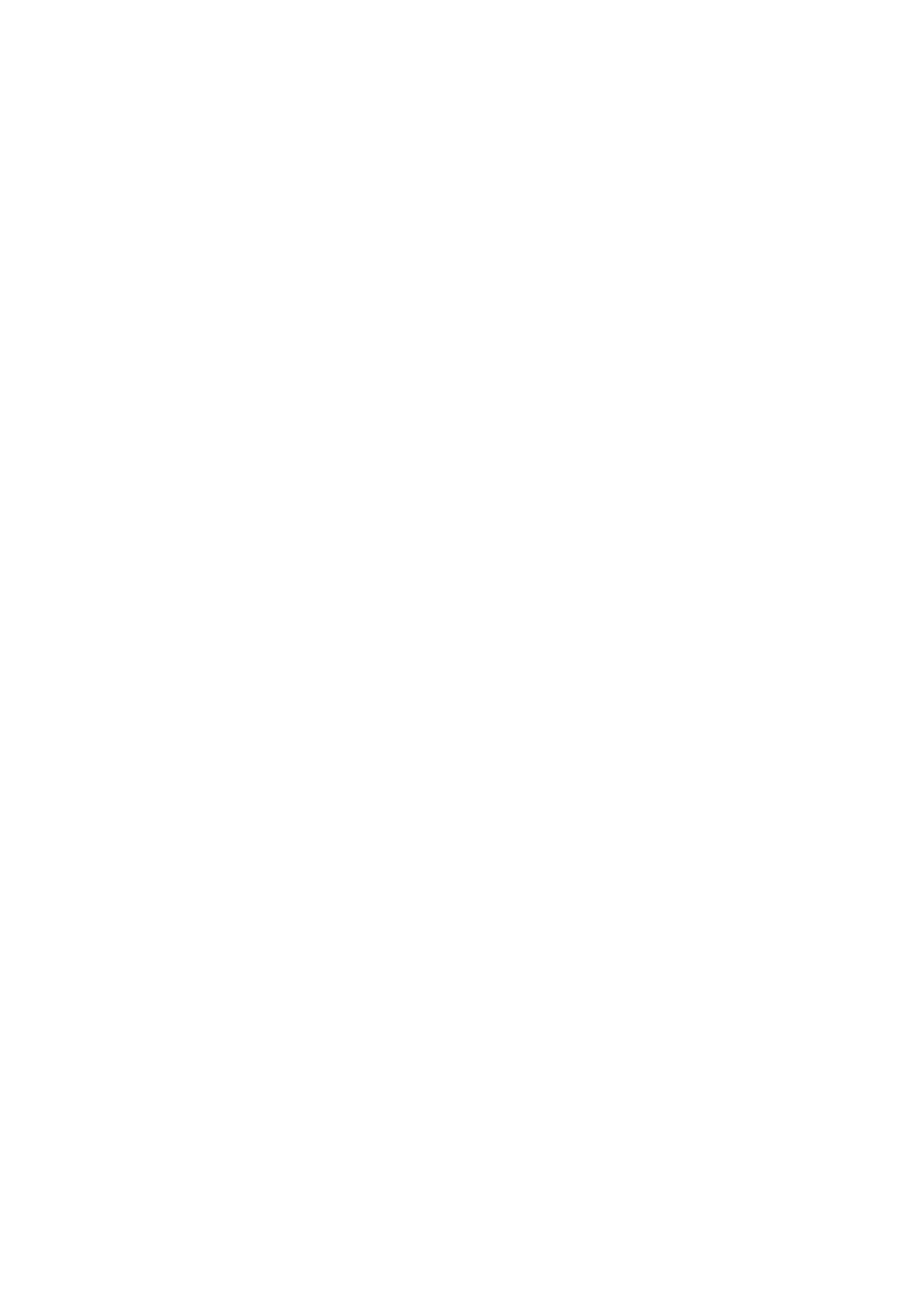

New South Wales

# **State Revenue Legislation Further Amendment Bill (No 2) 2009**

No , 2009

## **A Bill for**

An Act to make miscellaneous amendments to certain State revenue legislation.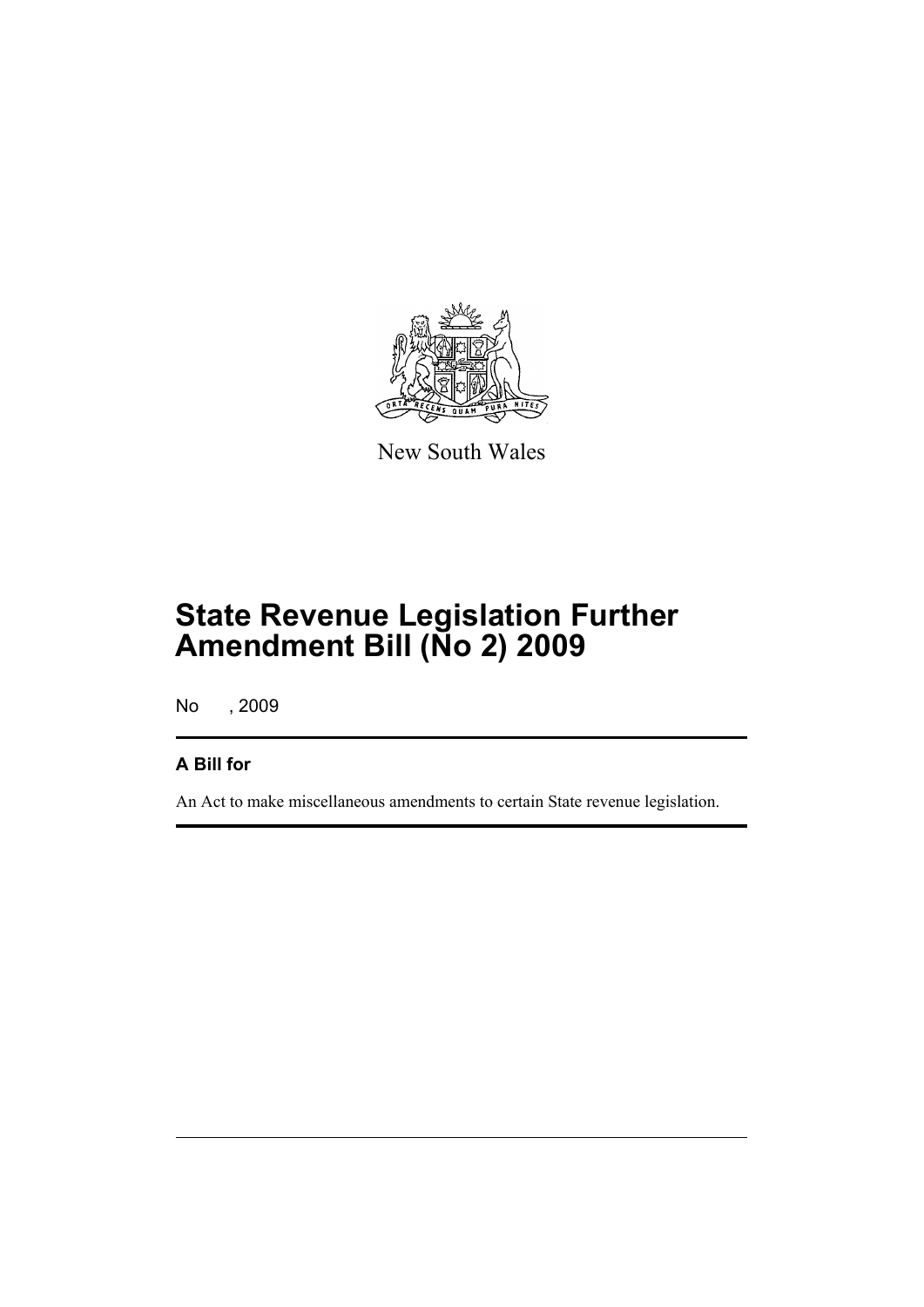<span id="page-11-1"></span><span id="page-11-0"></span>

|   |     | The Legislature of New South Wales enacts:                                                                   |        |
|---|-----|--------------------------------------------------------------------------------------------------------------|--------|
|   |     | Name of Act                                                                                                  | 2      |
|   |     | This Act is the State Revenue Legislation Further Amendment Act<br>(No 2) 2009.                              | 3<br>4 |
| 2 |     | <b>Commencement</b>                                                                                          | 5      |
|   | (1) | This Act commences on the date of assent to this Act, except as<br>provided by subsections $(2)$ and $(3)$ . | 6<br>7 |
|   | (2) | Schedule 1 commences, or is taken to have commenced, on<br>1 December 2009.                                  | 8<br>9 |
|   | (3) | Schedule 2 is taken to have commenced on 1 September 2009.                                                   | 10     |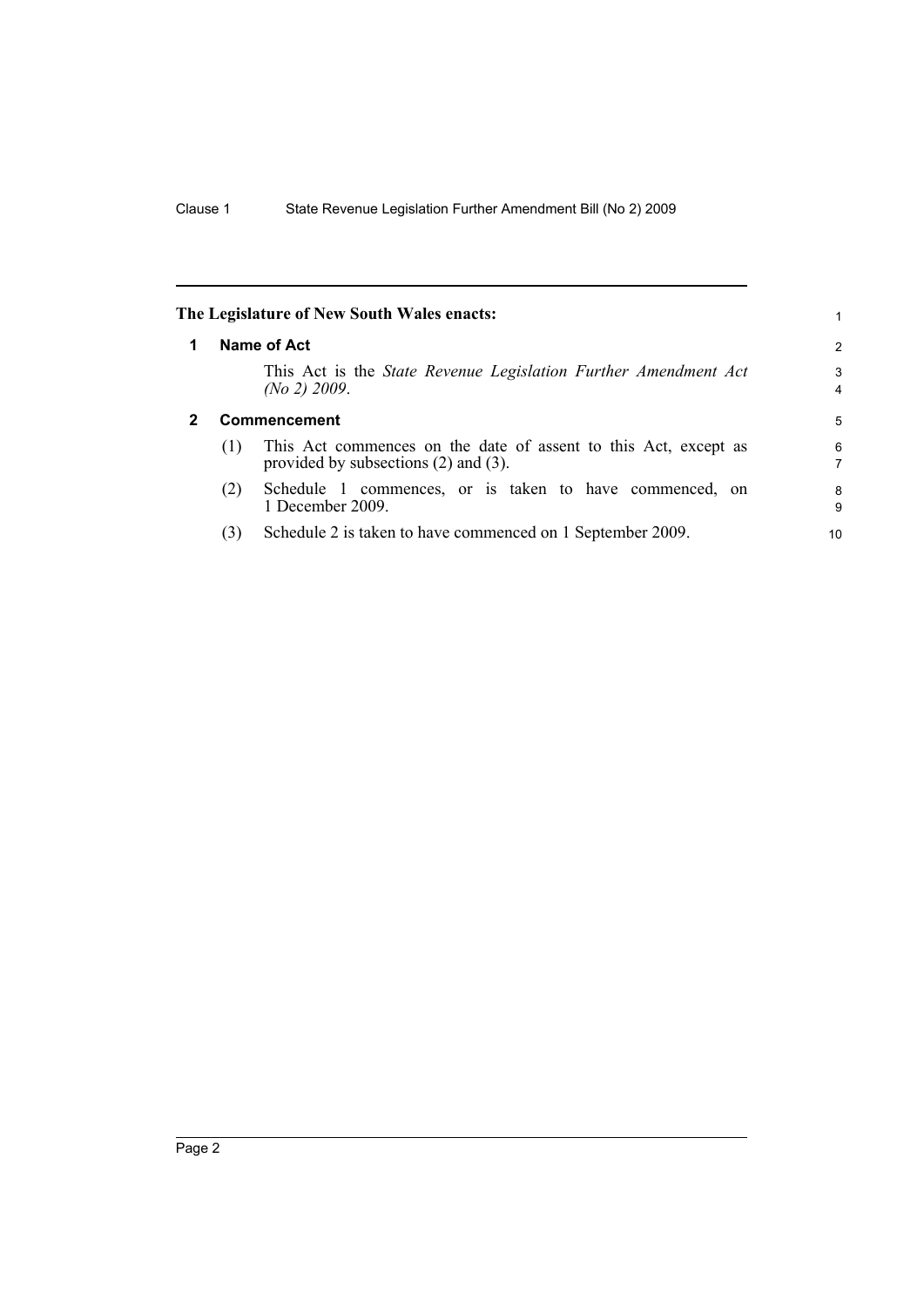Amendment of Duties Act 1997 No 123 Schedule 1

<span id="page-12-0"></span>

| <b>Schedule 1</b><br><b>Amendment of Duties Act 1997 No 123</b> |                                         |                     |                                                                                                                                                                                                                                                                                                                                        |                            |
|-----------------------------------------------------------------|-----------------------------------------|---------------------|----------------------------------------------------------------------------------------------------------------------------------------------------------------------------------------------------------------------------------------------------------------------------------------------------------------------------------------|----------------------------|
| [1]                                                             | Section 11 What is "dutiable property"? |                     |                                                                                                                                                                                                                                                                                                                                        | $\overline{\mathbf{c}}$    |
|                                                                 |                                         |                     | Insert after section 11 $(1)(1)$ :                                                                                                                                                                                                                                                                                                     | 3                          |
|                                                                 |                                         |                     | <b>Note.</b> In relation to interests in land, see clause 4 of the Dictionary.                                                                                                                                                                                                                                                         | 4                          |
| [2]                                                             |                                         |                     | Section 146 Meaning of "landholder"                                                                                                                                                                                                                                                                                                    | 5                          |
|                                                                 |                                         |                     | Omit "an unencumbered value" from section 146 (1).                                                                                                                                                                                                                                                                                     | 6                          |
|                                                                 |                                         |                     | Insert instead "a threshold value".                                                                                                                                                                                                                                                                                                    | 7                          |
| [3]                                                             |                                         | <b>Section 146A</b> |                                                                                                                                                                                                                                                                                                                                        | 8                          |
|                                                                 |                                         |                     | Insert after section 146:                                                                                                                                                                                                                                                                                                              | 9                          |
|                                                                 | 146A                                    |                     | <b>Threshold value of land holdings</b>                                                                                                                                                                                                                                                                                                | 10                         |
|                                                                 |                                         | (1)                 | For the purposes of this Chapter, the <i>threshold value</i> of the land<br>holdings of a unit trust scheme, private company or listed<br>company is the total value of all land holdings in New South<br>Wales of the unit trust scheme or company.                                                                                   | 11<br>12<br>13<br>14       |
|                                                                 |                                         | (2)                 | For a land holding that consists of an estate in fee simple in land<br>(other than a strata lot), the value of the land holding is the<br>registered land value of the land as at 1 July in the previous year.                                                                                                                         | 15<br>16<br>17             |
|                                                                 |                                         | (3)                 | For a land holding that consists of a proportionate interest in an<br>estate in fee simple in land (other than a strata lot), the value of<br>the land holding is the amount determined by applying that<br>proportion to the registered land value of the land as at 1 July in<br>the previous year.                                  | 18<br>19<br>20<br>21<br>22 |
|                                                                 |                                         | (4)                 | For a land holding that consists of an estate in fee simple in a<br>strata lot, the value of the land holding is an amount that bears to<br>the registered land value of the relevant parcel (as at 1 July in the<br>previous year) the same proportion as the unit entitlement of the<br>lot bears to the aggregate unit entitlement. | 23<br>24<br>25<br>26<br>27 |
|                                                                 |                                         | (5)                 | For a land holding that consists of a proportionate interest in an<br>estate in fee simple in a strata lot, the value of the land holding is<br>the amount determined by applying that proportion to the amount<br>determined under subsection $(4)$ .                                                                                 | 28<br>29<br>30<br>31       |
|                                                                 |                                         | (6)                 | The proportionate interests of joint tenants in an estate in fee<br>simple are to be determined as if they were tenants in common in<br>equal shares.                                                                                                                                                                                  | 32<br>33<br>34             |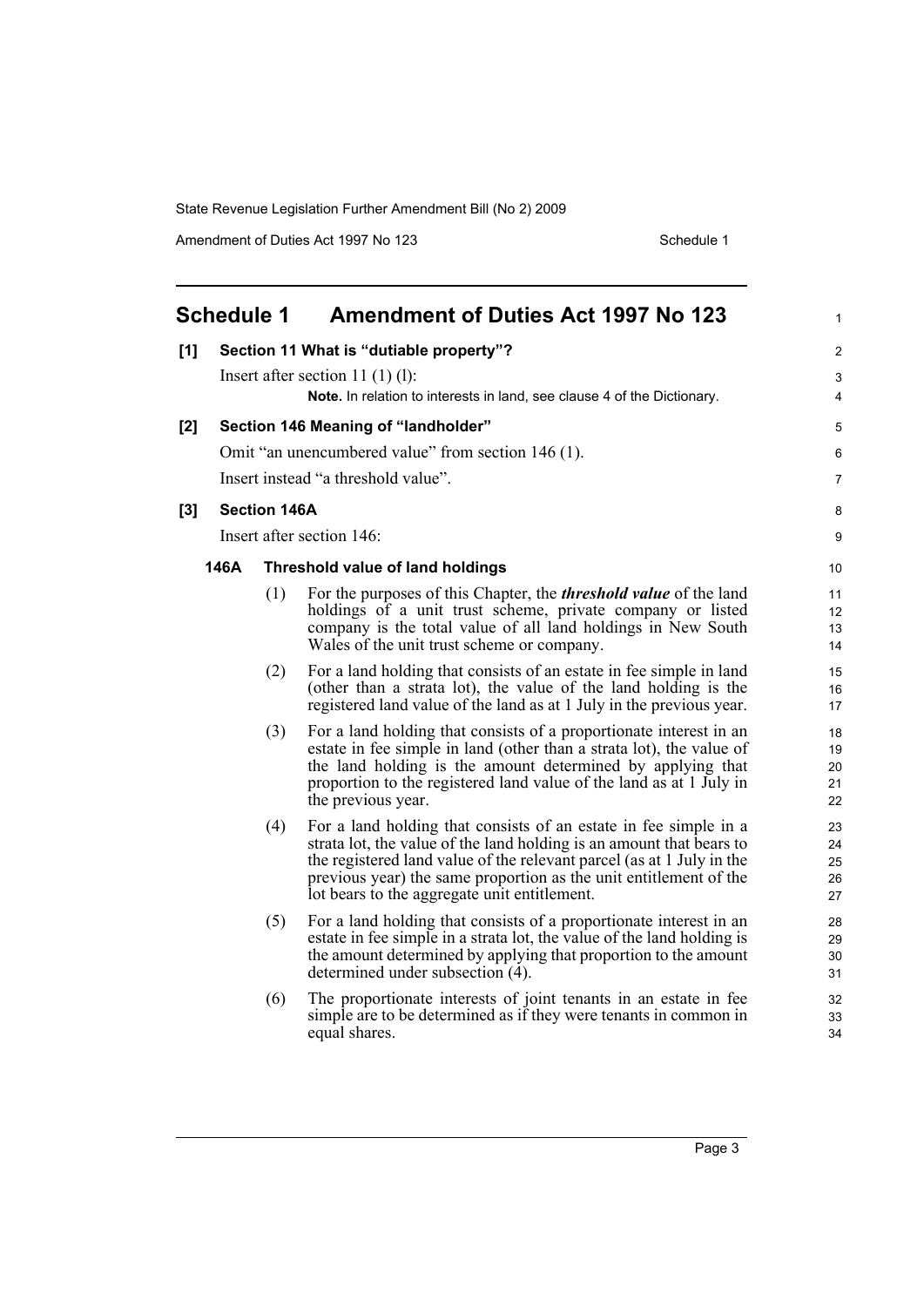|     | (7)                 | For any land holding for which a value cannot be obtained under<br>the above provisions, the value of the land holding is the<br>unencumbered value of the land holding, determined in the same<br>way as it is for dutiable property under Chapter 2.                                      | $\mathbf{1}$<br>$\boldsymbol{2}$<br>3<br>4 |
|-----|---------------------|---------------------------------------------------------------------------------------------------------------------------------------------------------------------------------------------------------------------------------------------------------------------------------------------|--------------------------------------------|
|     | (8)                 | For the purposes of this section, the <i>registered land value</i> of land<br>(including a parcel) is the land value of the land as entered in the<br>Register of Land Values kept by the Valuer-General under<br>section 14CC of the <i>Valuation of Land Act 1916</i> .                   | 5<br>$\,6\,$<br>$\overline{7}$<br>8        |
|     | (9)                 | For the purposes of this section, a <i>strata lot</i> means a lot under the<br>Strata Schemes (Freehold Development) Act 1973, and<br>expressions used in this section in relation to such a lot have the<br>same meanings as they do in that Act.                                          | 9<br>10<br>11<br>12                        |
| [4] |                     | Section 147 What are the "land holdings" of a landholder?                                                                                                                                                                                                                                   | 13                                         |
|     |                     | Omit section 147 (2). Insert instead:                                                                                                                                                                                                                                                       | 14                                         |
|     | (2)                 | An interest in land is a land holding of a unit trust scheme only to<br>the extent that the interest is held by the trustee of the unit trust<br>scheme in its capacity as trustee of the scheme or by a custodian<br>of the trustee of the unit trust scheme in its capacity as custodian. | 15<br>16<br>17<br>18                       |
| [5] | Section 147, note   |                                                                                                                                                                                                                                                                                             | 19                                         |
|     |                     | Insert at the end of the section:                                                                                                                                                                                                                                                           | 20                                         |
|     |                     | Note. In relation to interests in land, see also clause 4 of the Dictionary.                                                                                                                                                                                                                | 21                                         |
| [6] |                     | Section 149 What is a "relevant acquisition"?                                                                                                                                                                                                                                               | 22                                         |
|     |                     | Insert "private" after "ceasing to be a" in section 149 (2).                                                                                                                                                                                                                                | 23                                         |
| [7] | Section 149 (3)-(6) |                                                                                                                                                                                                                                                                                             | 24                                         |
|     |                     | Insert after section $149(2)$ :                                                                                                                                                                                                                                                             | 25                                         |
|     | (3)                 | If a person who acquires or holds an interest in a landholder is a<br>trustee for 2 or more trusts, any interests in the landholder<br>acquired or held by the person for different trusts are to be treated<br>as if they were acquired or held independently by separate<br>persons.      | 26<br>27<br>28<br>29<br>30                 |
|     | (4)                 | If a person who acquires or holds an interest in a landholder is a<br>life company, any interests in the landholder acquired or held by<br>the life company for different statutory funds are to be treated as<br>if they were acquired or held independently by separate persons.          | 31<br>32<br>33<br>34                       |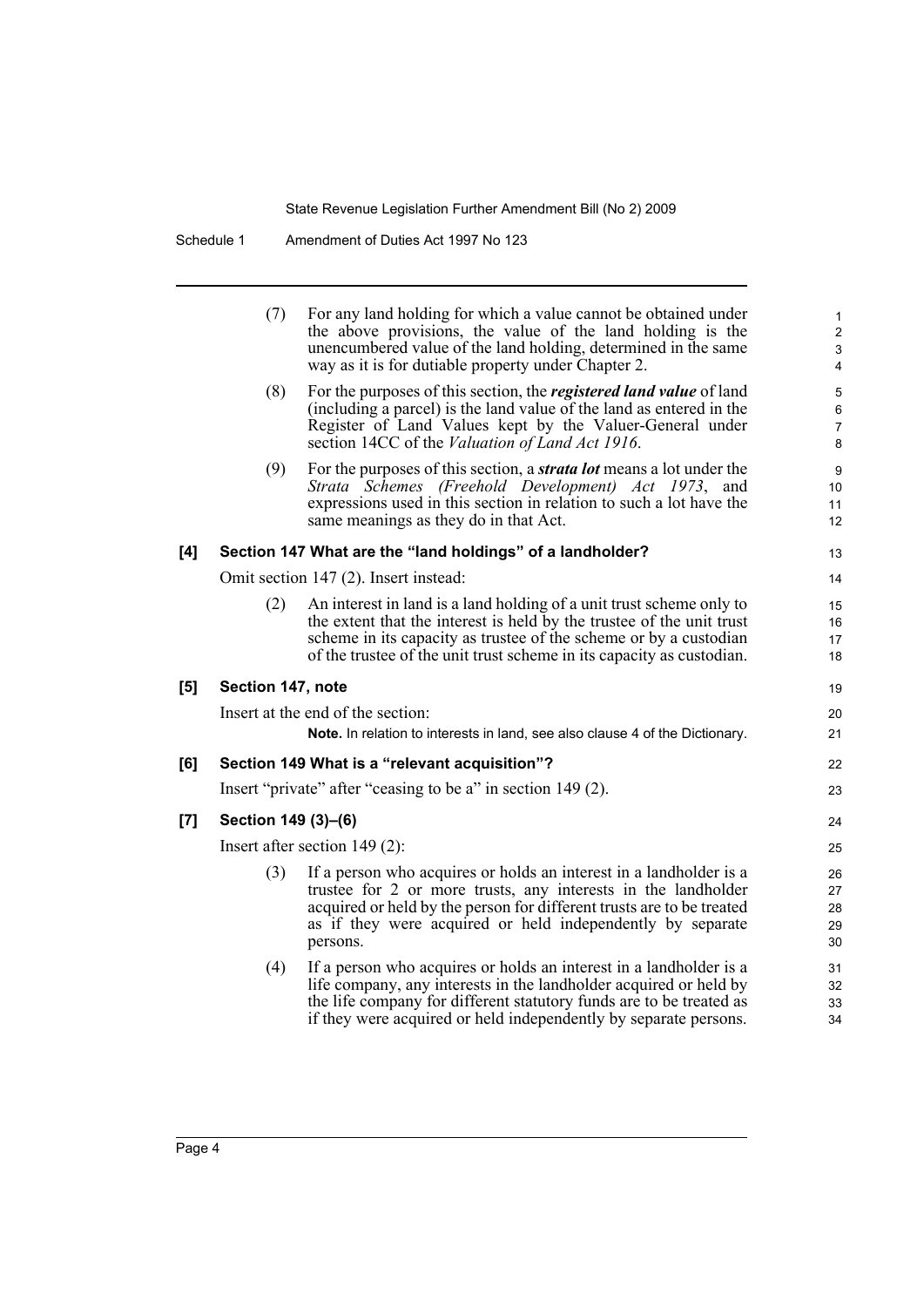Amendment of Duties Act 1997 No 123 Schedule 1

|        |      | (5)                  | If a life company acquires or holds an interest in a landholder<br>otherwise than for a statutory fund, that interest is to be treated as<br>if it were acquired or held independently of, and by a separate<br>person to, any interest acquired or held by the life company for a<br>statutory fund.                                                                      | $\mathbf{1}$<br>$\overline{c}$<br>$\mathsf 3$<br>$\overline{\mathbf{4}}$<br>$\mathbf 5$ |
|--------|------|----------------------|----------------------------------------------------------------------------------------------------------------------------------------------------------------------------------------------------------------------------------------------------------------------------------------------------------------------------------------------------------------------------|-----------------------------------------------------------------------------------------|
|        |      | (6)                  | In this section:                                                                                                                                                                                                                                                                                                                                                           | 6                                                                                       |
|        |      |                      | statutory fund has the meaning given by the Life Insurance Act<br>1995 of the Commonwealth.                                                                                                                                                                                                                                                                                | $\overline{7}$<br>8                                                                     |
| [8]    |      | landholders?         | Section 150 What are "interests" and "significant interests" in                                                                                                                                                                                                                                                                                                            | 9<br>10                                                                                 |
|        |      |                      | Omit section 150 (1). Insert instead:                                                                                                                                                                                                                                                                                                                                      | 11                                                                                      |
|        |      | (1)                  | For the purposes of this Chapter, a person has an <i>interest</i> in a<br>landholder if the person, in the event of a distribution of all the<br>property of the landholder, would be entitled to any of the<br>property distributed.                                                                                                                                      | 12<br>13<br>14<br>15                                                                    |
|        |      | (1A)                 | However, an entitlement that arises merely because a person has<br>a debt interest (within the meaning of Division 974 of the <i>Income</i><br>Tax Assessment Act 1997 of the Commonwealth) in a landholder,<br>or an interest that would be a debt interest if the landholder were<br>a company for the purposes of that Division, is not an interest in<br>a landholder. | 16<br>17<br>18<br>19<br>20<br>21                                                        |
| [9]    |      | landholders          | Section 156 How duty is charged on relevant acquisitions-public                                                                                                                                                                                                                                                                                                            | 22<br>23                                                                                |
|        |      |                      | Omit "public" where secondly occurring in section 156 (5).                                                                                                                                                                                                                                                                                                                 | 24                                                                                      |
| $[10]$ |      |                      | <b>Chapter 4, Part 2A</b>                                                                                                                                                                                                                                                                                                                                                  | 25                                                                                      |
|        |      | Insert after Part 2: |                                                                                                                                                                                                                                                                                                                                                                            | 26                                                                                      |
|        |      |                      | Part 2A Charging of duty on acquisitions made by<br>trustees                                                                                                                                                                                                                                                                                                               | 27<br>28                                                                                |
|        | 157A |                      | <b>Application of Part</b>                                                                                                                                                                                                                                                                                                                                                 | 29                                                                                      |
|        |      | (1)                  | This Part applies for the purposes of determining liability for duty<br>under this Chapter where a person acquires or holds an interest in<br>a landholder as bare trustee for another person.                                                                                                                                                                             | 30<br>31<br>32                                                                          |
|        |      | (2)                  | In this Part, a <b><i>bare trustee</i></b> includes a custodian.                                                                                                                                                                                                                                                                                                           | 33                                                                                      |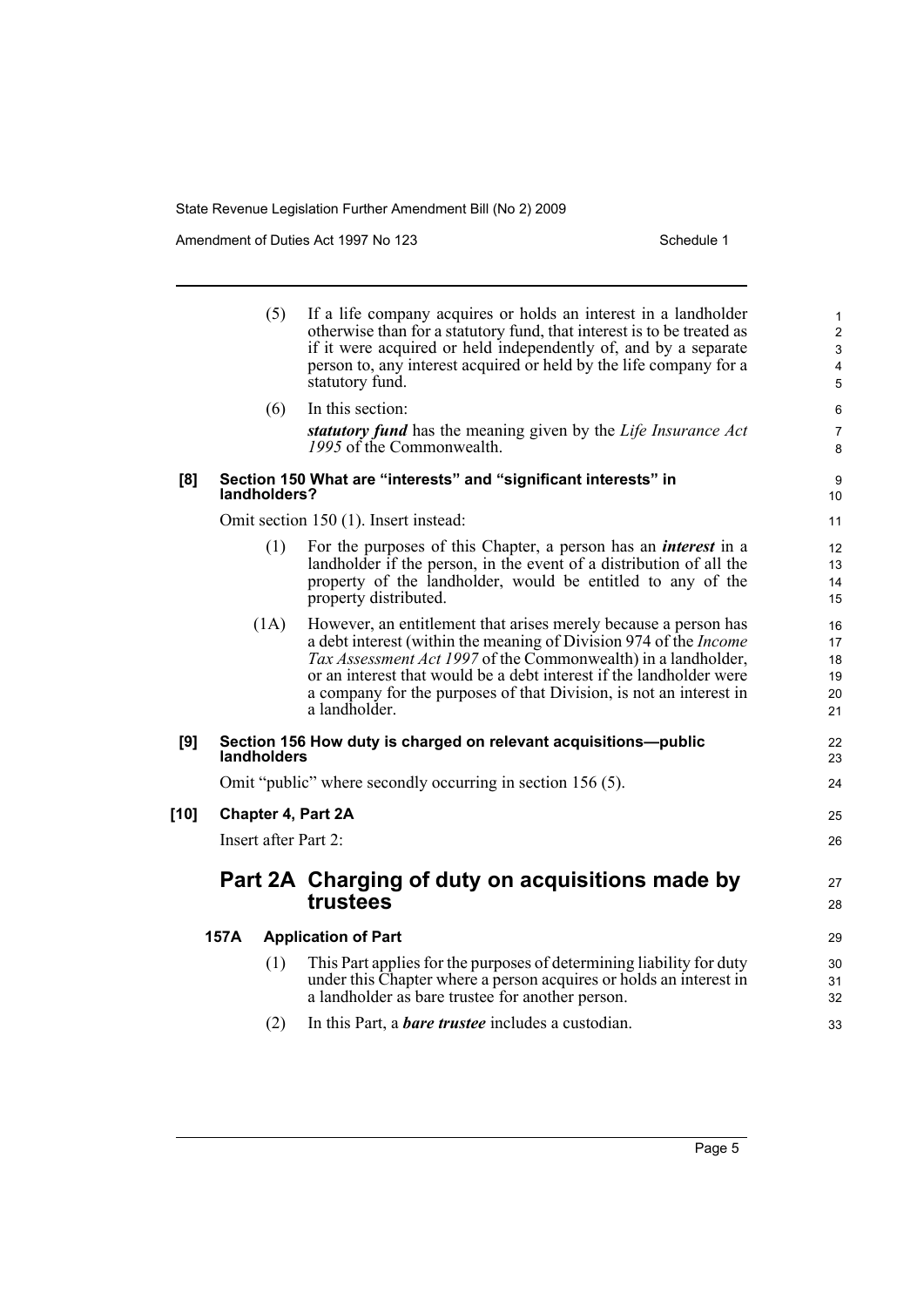Schedule 1 Amendment of Duties Act 1997 No 123

#### **157B Beneficial owner—meaning**

- (1) If a person who acquires or holds an interest in a landholder acquires or holds that interest as bare trustee for another person, the other person is a *beneficial owner* of that interest in the landholder.
- (2) If a person who is a beneficial owner of an interest in a landholder (whether as a result of subsection (1) or as a result of one or more applications of this subsection) holds that interest as bare trustee for another person, that other person is also a *beneficial owner* of that interest in the landholder.
- (3) For the purposes of this Part, the *ultimate beneficial owner* of an interest in a landholder is any beneficial owner of the interest in the landholder who does not hold that interest as bare trustee for another person.

#### **157C Beneficial owners liable for duty on acquisitions in landholders**

- (1) Any interest in a landholder that is acquired or held by a person (the *legal owner*) as bare trustee for another person is taken, for the purposes of this Chapter, to have been acquired by, or to be held by, the ultimate beneficial owner of the interest in the landholder, rather than the legal owner.
- (2) Accordingly, the ultimate beneficial owner of an interest acquired by the legal owner will be liable to lodge an acquisition statement, and to pay any duty chargeable under this Chapter, in respect of any relevant acquisition made as a result of that acquisition by the legal owner.

**Note.** For example, A acquires an interest in a landholder as bare trustee for B. A is the legal owner and B is a beneficial owner of the interest in the landholder. B holds that interest as bare trustee for C. As a result, C is also a beneficial owner of the interest in the landholder acquired by A. If C does not hold the interest as bare trustee for another person, C is the ultimate beneficial owner of the interest and will be liable for any duty chargeable on the acquisition.

- (3) For the purpose of determining whether an acquisition is a relevant acquisition, section 149 applies as if a reference to a person who acquires or holds an interest in a landholder were a reference to the ultimate beneficial owner of the interest, rather than the legal owner.
- (4) That is, the acquisition is to be aggregated with other interests held by the ultimate beneficial owner of the interest or an associated person of the ultimate beneficial owner of the interest, rather than with other interests held by the legal owner or associated persons of the legal owner.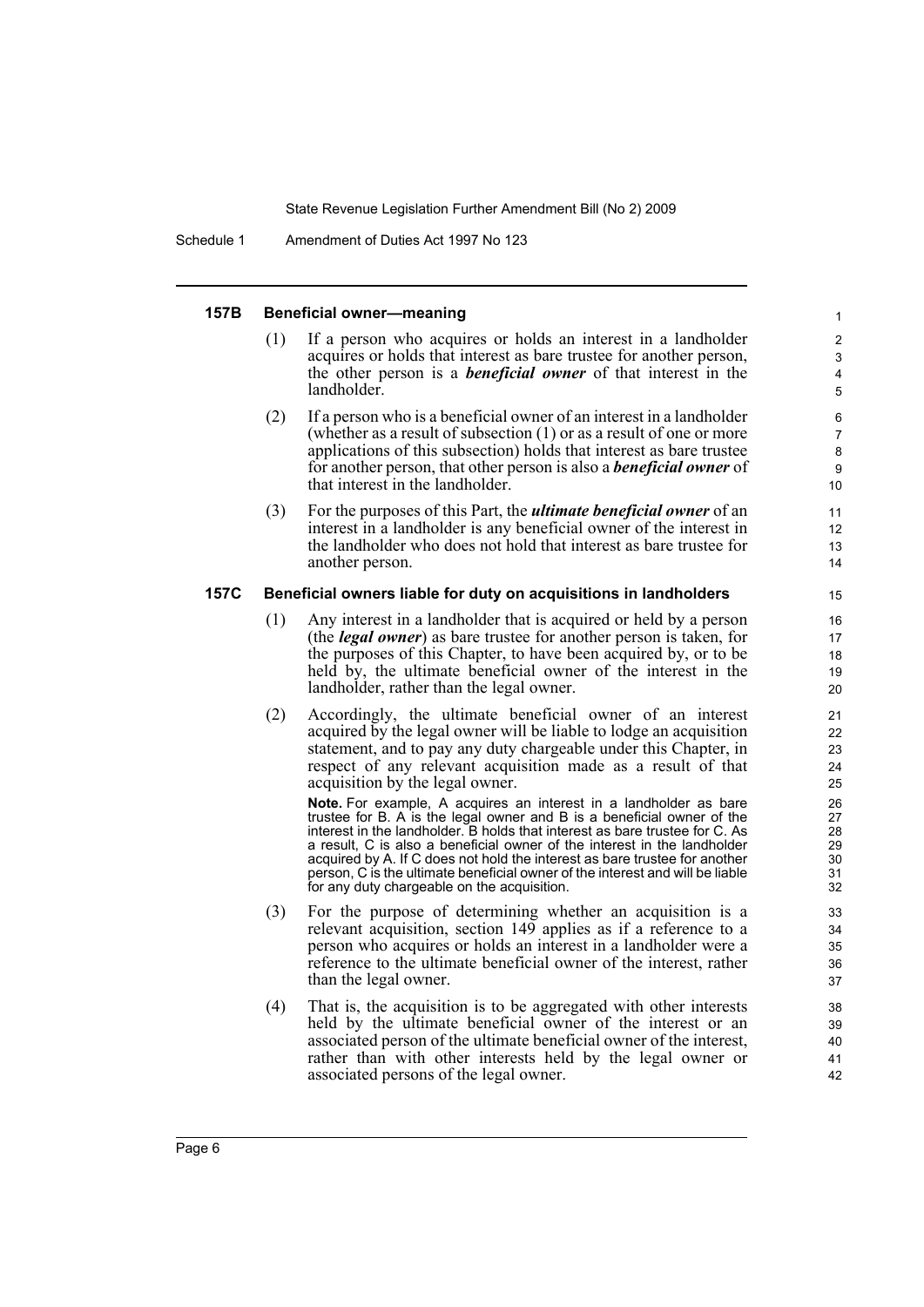Amendment of Duties Act 1997 No 123 Schedule 1

| $[11]$ | property: linked entities  |     | Section 158 Constructive ownership of land holdings and other                                                                                                                                                          | 1<br>$\overline{2}$ |
|--------|----------------------------|-----|------------------------------------------------------------------------------------------------------------------------------------------------------------------------------------------------------------------------|---------------------|
|        |                            |     | Omit "if the other person were to be wound up" wherever occurring in<br>section 158 (2) (a) (iii) and (3) (c).                                                                                                         | 3<br>4              |
|        |                            |     | Insert instead "in the event of a distribution of all the property of the person".                                                                                                                                     | 5                   |
| $[12]$ | <b>Section 158 (4)</b>     |     |                                                                                                                                                                                                                        | 6                   |
|        |                            |     | Omit "if each entity in the chain of entities were to be wound up".                                                                                                                                                    | $\overline{7}$      |
|        | in the chain of entities". |     | Insert instead "in the event of a distribution of all the property of each entity                                                                                                                                      | 8<br>9              |
| $[13]$ |                            |     | Section 161 Agreements for sale or issue of shares or units in landholder                                                                                                                                              | 10                  |
|        |                            |     | Omit "completion of the agreement" from section 161 (1).                                                                                                                                                               | 11                  |
|        |                            |     | Insert instead "the agreement liability date".                                                                                                                                                                         | 12                  |
| $[14]$ | Section 161 (1) (a)        |     |                                                                                                                                                                                                                        | 13                  |
|        |                            |     | Omit "from the landholder on a winding up of the landholder (as if the<br>purchase or interest acquired by the person were registered on completion)".                                                                 | 14<br>15            |
|        |                            |     | Insert instead "of the landholder in the event of a distribution of all the<br>property of the landholder (as if the purchase or interest acquired by the person<br>were registered on the agreement liability date)". | 16<br>17<br>18      |
| $[15]$ | Section 161 (1), note      |     |                                                                                                                                                                                                                        | 19                  |
|        |                            |     | Omit "when the agreement is completed".                                                                                                                                                                                | 20                  |
|        |                            |     | Insert instead "on the agreement liability date".                                                                                                                                                                      | 21                  |
| $[16]$ | Section 161 (2) and (2A)   |     |                                                                                                                                                                                                                        | 22                  |
|        |                            |     | Omit section 161 (2). Insert instead:                                                                                                                                                                                  | 23                  |
|        | (2)                        |     | The <i>agreement liability date</i> is the date on which the following<br>occurs (whichever occurs first):                                                                                                             | 24<br>25            |
|        |                            | (a) | the agreement is completed,                                                                                                                                                                                            | 26                  |
|        |                            | (b) | the necessary transfer or title documents are delivered to<br>the person acquiring the share or unit,                                                                                                                  | 27<br>28            |
|        |                            | (c) | the consideration for the purchase or issue is paid,                                                                                                                                                                   | 29                  |
|        |                            | (d) | the period of 12 months beginning on the date of first<br>execution of the agreement, or such longer period as the<br>Chief Commissioner may approve, expires.                                                         | 30<br>31<br>32      |
|        |                            |     |                                                                                                                                                                                                                        |                     |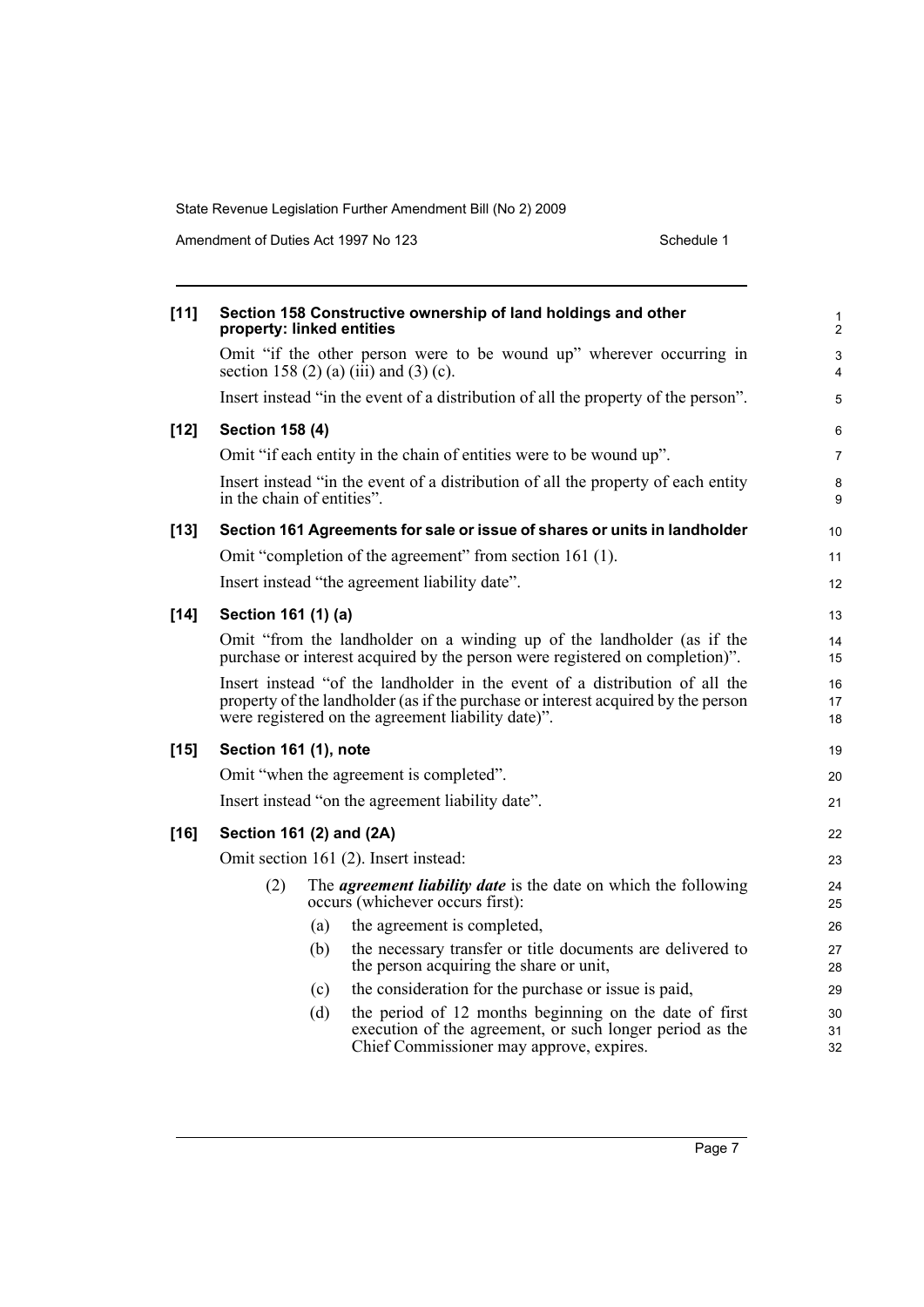Schedule 1 Amendment of Duties Act 1997 No 123

 $(2A)$  If: (a) at the time of acquisition of an interest by any person in a landholder that necessitates the lodgment of an acquisition statement under this Chapter, the person was the purchaser or person to whom a unit or share was to be issued under an uncompleted agreement for the purchase or issue of a share or unit in a landholder, and (b) the agreement is subsequently rescinded, annulled or otherwise terminated without completion, the Chief Commissioner is to assess or reassess the statement on the basis that the purchaser or person to whom the unit or share was to be issued did not have an interest in the landholder as a result of the agreement. **[17] Section 162 Valuation of property** Insert "unencumbered" before "value of land holdings" in section 162 (1). **[18] Section 162 (2)** Insert "or goods" after "the land holdings". **[19] Section 163 Maximisation of entitlements on distribution of property** Omit ", whether on a winding up of the landholder or otherwise" from section 163 (1). **[20] Section 163A General exemptions** Omit section 163A (b). Insert instead: (b) if the interest was acquired solely as the result of the making of a compromise or arrangement with creditors under Part 5.1 of the *Corporations Act 2001* of the Commonwealth that has been approved by a court, or **[21] Section 163I Meaning of expressions used in this Chapter** Insert at the end of the section: (2) To avoid doubt, in this Chapter, *property* includes money, and a reference to a distribution of property includes a reference to the payment of money. 1 2 3 4 5 6 7 8 9 10 11 12 13 14 15 16 17 18 19 20 21 22 23 24 25 26 27 28 29 30 31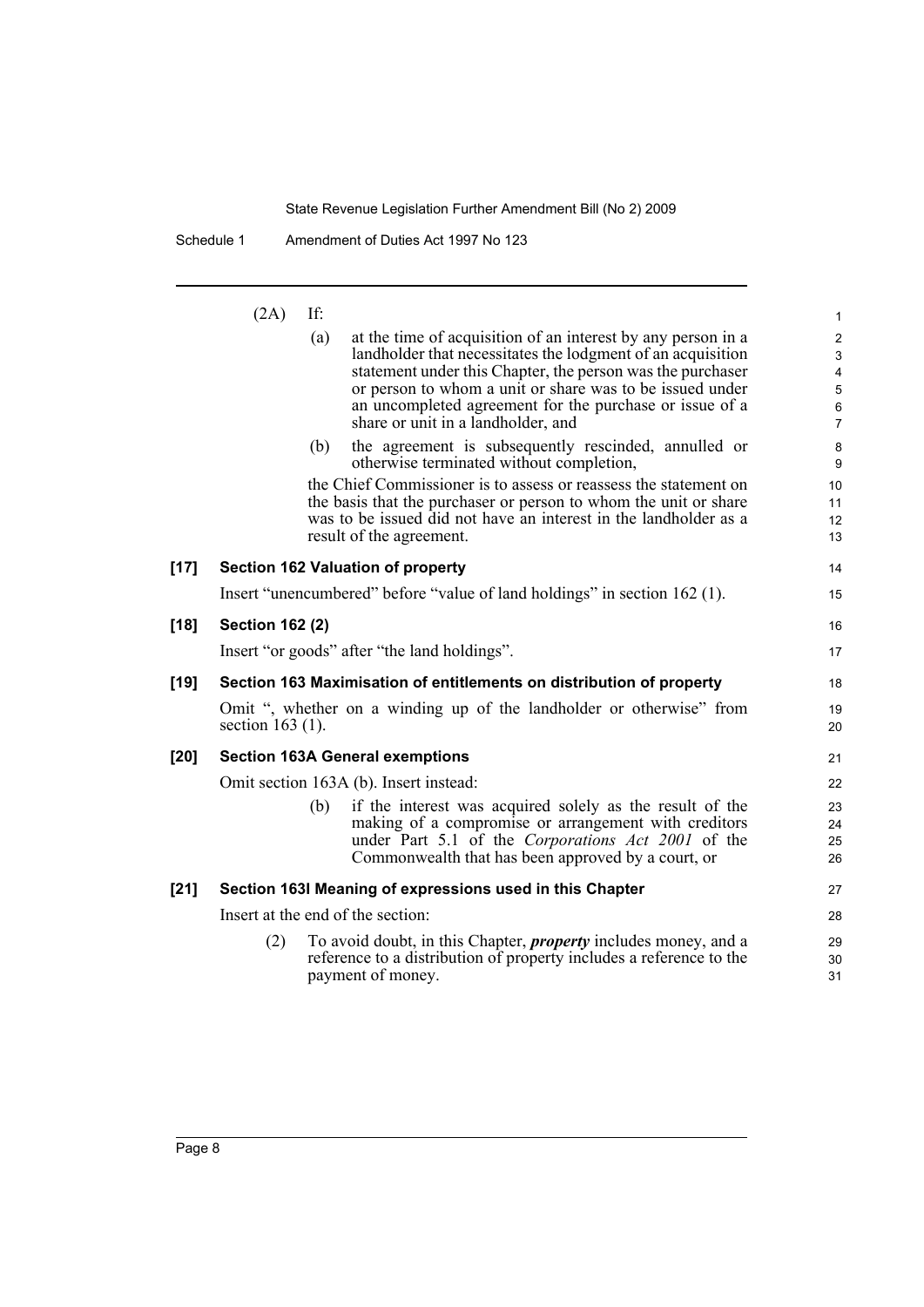Amendment of Duties Act 1997 No 123 Schedule 1

| $[22]$ |                     | Section 163K Goods of a landholder                                                                                                                                                                                                                                                 | $\mathbf{1}$                  |
|--------|---------------------|------------------------------------------------------------------------------------------------------------------------------------------------------------------------------------------------------------------------------------------------------------------------------------|-------------------------------|
|        |                     | Omit section 163K (2). Insert instead:                                                                                                                                                                                                                                             | $\overline{c}$                |
|        | (2)                 | For the purposes of this Chapter, goods are goods of a landholder<br>if the landholder has any interest in the goods, other than an<br>interest as mortgagee, chargee or other secured creditor.                                                                                   | 3<br>4<br>5                   |
|        | (3)                 | Goods are goods of a unit trust scheme only to the extent that the<br>interest in the goods is held by the trustee of the unit trust scheme<br>in its capacity as trustee of the scheme or by a custodian of the<br>trustee of the unit trust scheme in its capacity as custodian. | 6<br>$\overline{7}$<br>8<br>9 |
|        | (4)                 | Goods are not goods of a company if the interest the company has<br>in the goods is held on trust and the company is not a beneficiary<br>of the trust.                                                                                                                            | 10<br>11<br>12                |
| $[23]$ |                     | Schedule 1 Savings, transitional and other provisions                                                                                                                                                                                                                              | 13                            |
|        |                     | Insert at the end of clause $1(1)$ :                                                                                                                                                                                                                                               | 14                            |
|        |                     | State Revenue Legislation Further Amendment Act (No 2) 2009                                                                                                                                                                                                                        | 15                            |
| $[24]$ |                     | Schedule 1, clause 75                                                                                                                                                                                                                                                              | 16                            |
|        |                     | Insert after clause $75(2)$ :                                                                                                                                                                                                                                                      | 17                            |
|        | (2A)                | However, in calculating the duty payable in respect of any<br>acquisition made before 1 July 2009, the unencumbered value of<br>the goods of the landholder in New South Wales is to be<br>disregarded.                                                                            | 18<br>19<br>20<br>21          |
|        | (2B)                | Similarly, in applying section 155 (5) to an acquisition made<br>before 1 July 2009, the value of "A" is to be determined<br>disregarding the unencumbered value of the goods in New South<br>Wales of the landholder.                                                             | 22<br>23<br>24<br>25          |
| $[25]$ |                     | Schedule 1, clause 77                                                                                                                                                                                                                                                              | 26                            |
|        | clause $77(1)$ (b). | Insert "made on or after 1 July 2009" after "advance or further advance" in                                                                                                                                                                                                        | 27<br>28                      |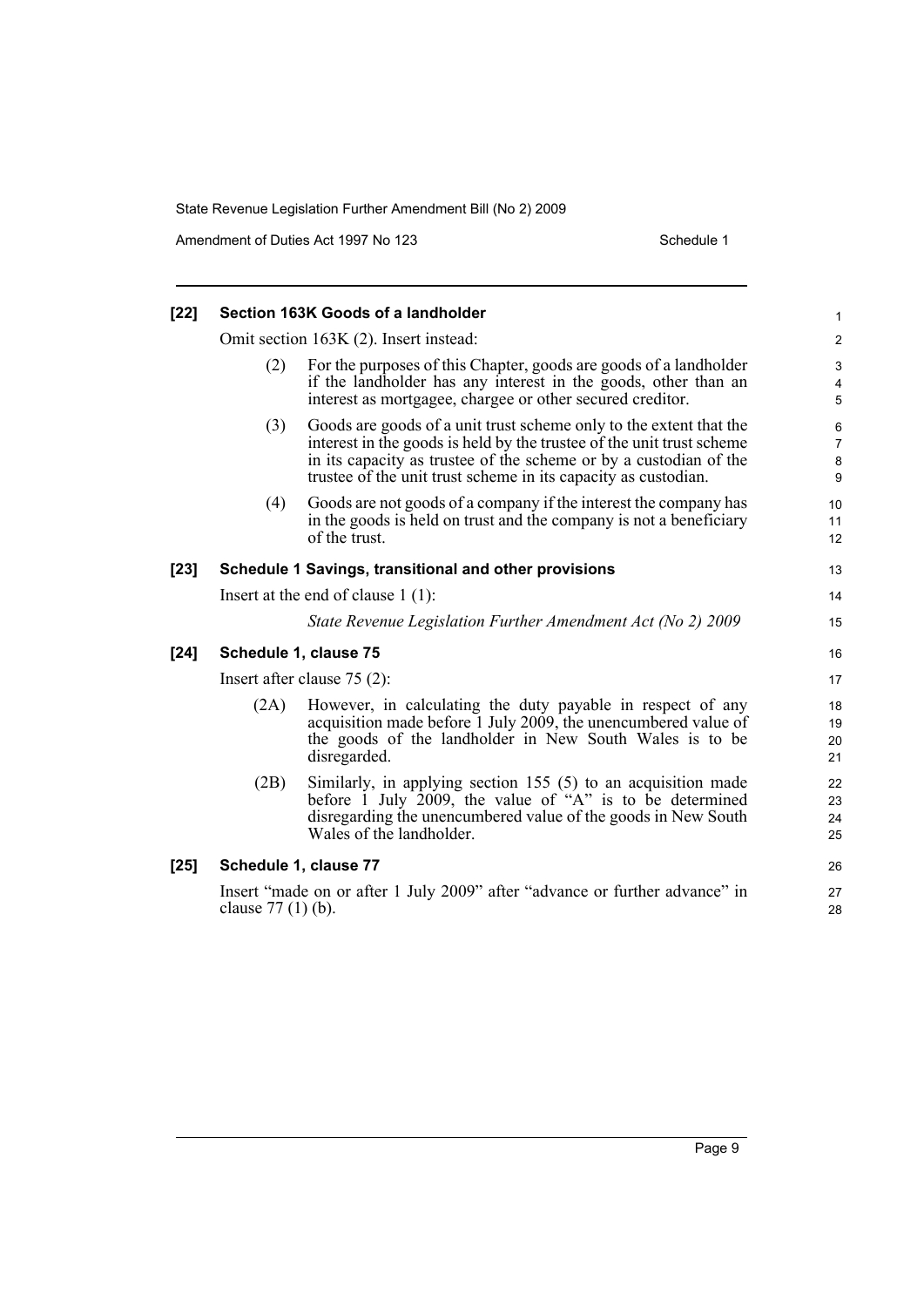Schedule 1 Amendment of Duties Act 1997 No 123

#### **[26] Schedule 1, Part 32**

Insert after Part 31:

### **Part 32 Provisions consequent on enactment of State Revenue Legislation Further Amendment Act (No 2) 2009**

#### **80 Application of landholder duty amendments**

(1) The amendments made to Chapter 4 by the *State Revenue Legislation Further Amendment Act (No 2) 2009* apply in respect of an interest in a landholder that is acquired on or after the commencement of Schedule 1 to that Act.

1  $\mathfrak{p}$ 

3 4 5

- (2) However, section 163A, as in force immediately before its amendment by the *State Revenue Legislation Further Amendment Act (No 2) 2009*, continues to apply in respect of an interest acquired by a person in a landholder if the person's intention to make the acquisition was announced to the market before the date on which the Bill for the *State Revenue Legislation Further Amendment Act (No 2) 2009* was introduced into the Legislative Assembly.
- (3) The amendments to section 161 made by the *State Revenue Legislation Further Amendment Act (No 2) 2009* apply to agreements first executed on or after the commencement of Schedule 1 to that Act.

#### **81 Liability of beneficial owners for landholder duty**

- (1) The landholder liability amendments apply to an interest in a landholder that is acquired on or after the commencement of the amendments.
- (2) If the ultimate beneficial owner of an interest in a landholder acquires an interest in a landholder on or after the commencement of the amendments, an acquisition of an interest in a landholder made before that commencement (a *pre-commencement acquisition*) that would have been treated as an acquisition made by the ultimate beneficial owner of the interest or an associated person if the landholder liability amendments had been in force at the time that the acquisition was made is to be counted for the purpose of determining whether a relevant acquisition has been made.
- (3) For that purpose, such a pre-commencement acquisition is treated as an acquisition made by the ultimate beneficial owner of the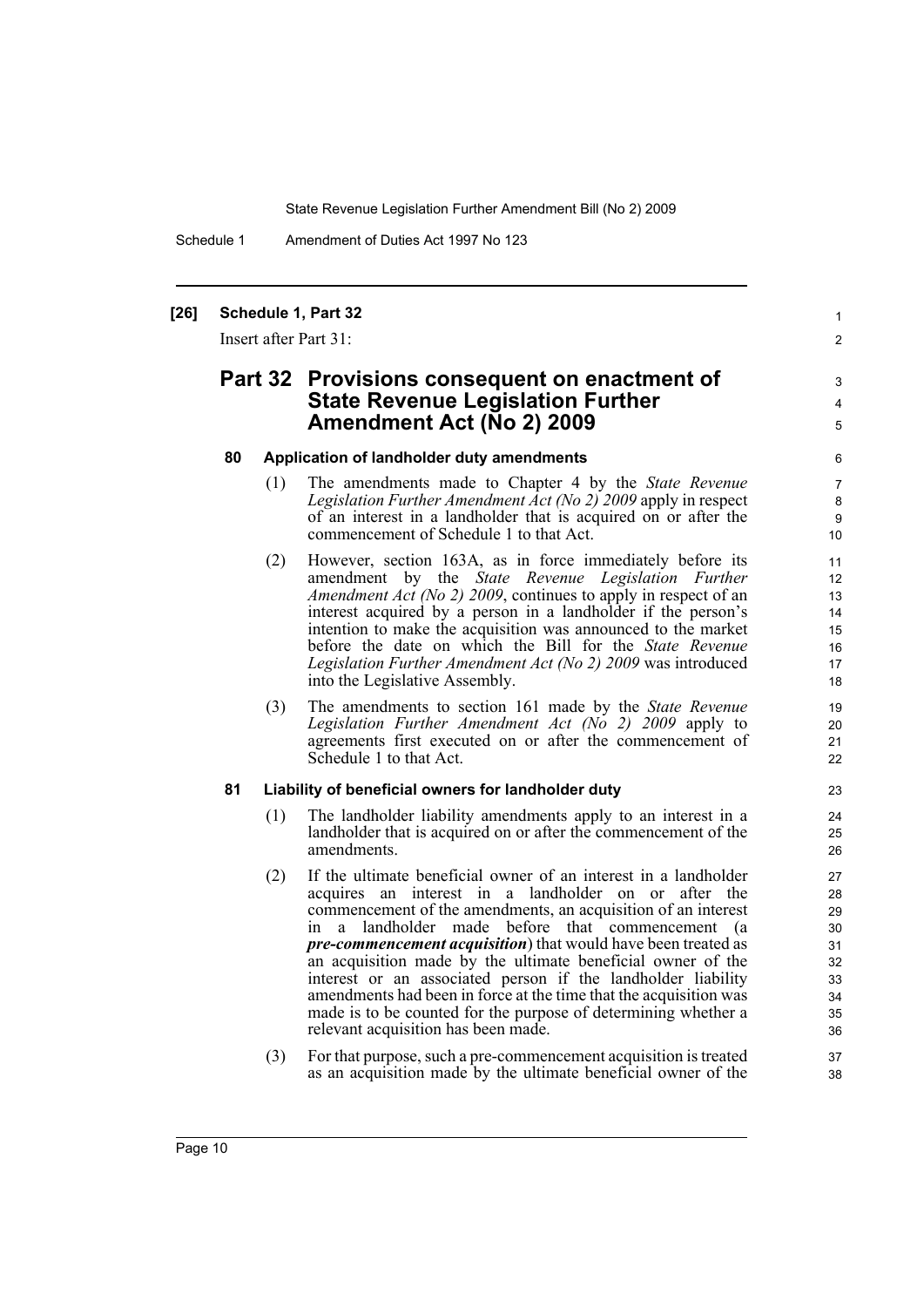Amendment of Duties Act 1997 No 123 Schedule 1

interest or an associated person (as the case requires) and must be disclosed in an acquisition statement by the ultimate beneficial owner of the interest.

- (4) However, a pre-commencement acquisition disclosed in an acquisition statement by the ultimate beneficial owner of an interest in a landholder is an exempt acquisition if, but for subclause (3), the acquisition would not have to be disclosed in that statement.
- (5) Expressions used in this clause have the same meanings as they have in the landholder liability amendments.
- (6) In this clause, the *landholder liability amendments* means the provisions of Part 2A of Chapter 4, as inserted by the *State Revenue Legislation Further Amendment Act (No 2) 2009*.

#### **82 Meaning of "interest in land"**

Clause 4 of the Dictionary, as inserted by the *State Revenue Legislation Further Amendment Act (No 2) 2009*, applies in respect of:

- (a) a transfer of dutiable property that occurs on or after the commencement of Schedule 1 to that Act (except where made in conformity with an agreement for sale or transfer entered into before that commencement), and
- (b) an acquisition of an interest in a landholder under Chapter 4 that is made on or after the commencement of Schedule 1 to that Act.

#### **[27] Dictionary**

Insert after clause 3:

- **4 Interests in land**
	- (1) For the purposes of this Act, a mining lease or mineral claim granted under the *Mining Act 1992* is taken to give the holder an interest in the land to which it relates.
	- (2) For the purposes of this Act, the following do not give rise to an interest in land:
		- (a) an assessment lease, exploration licence or opal prospecting licence under the *Mining Act 1992*,
		- (b) a carbon sequestration right within the meaning of Division 4 of Part 6 of the *Conveyancing Act 1919*,
		- (c) a petroleum title within the meaning of the *Petroleum (Onshore) Act 1991*,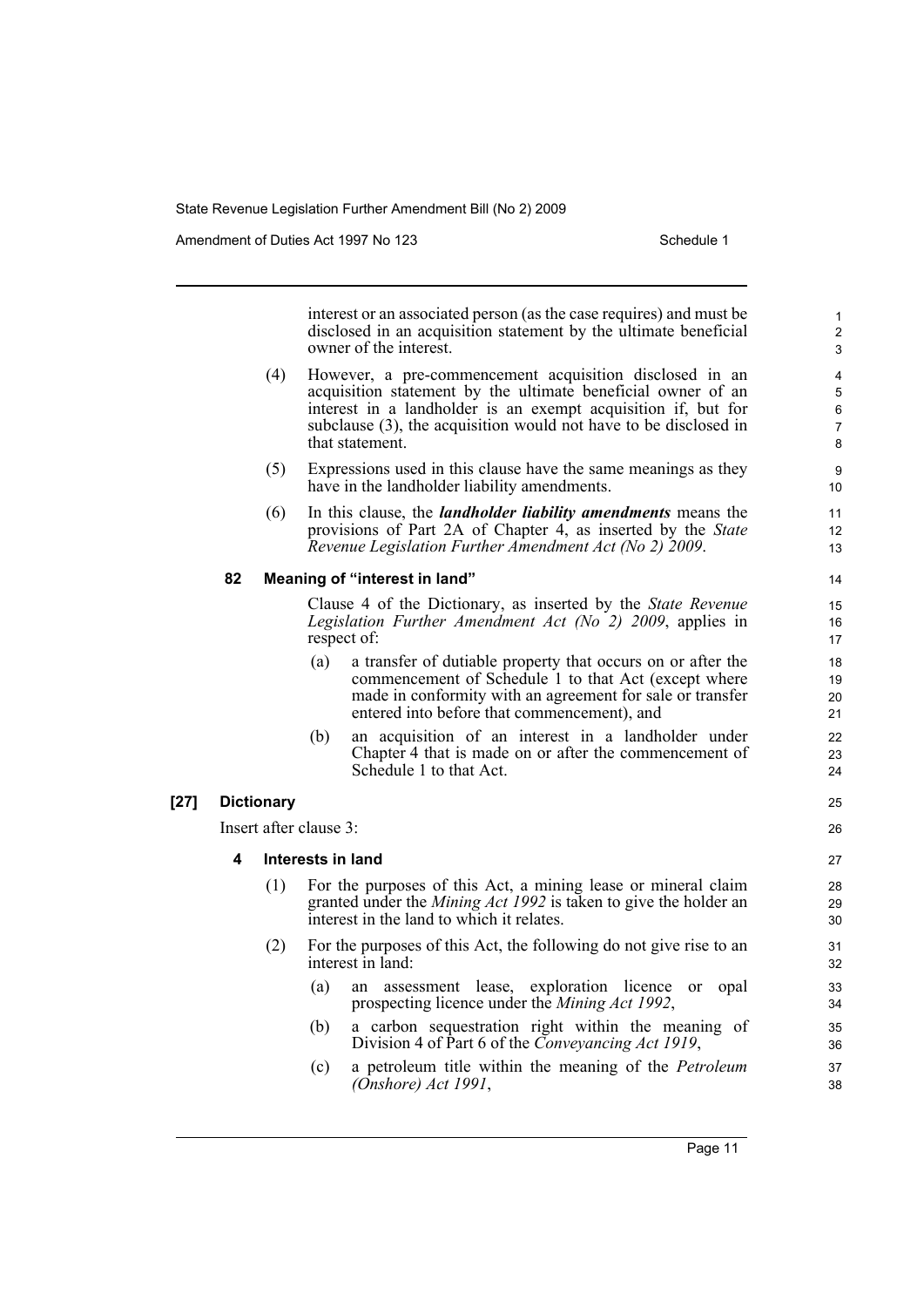Schedule 1 Amendment of Duties Act 1997 No 123

(d) a licence, permit, lease, access authority or special prospecting authority under the *Petroleum (Offshore) Act 1982*.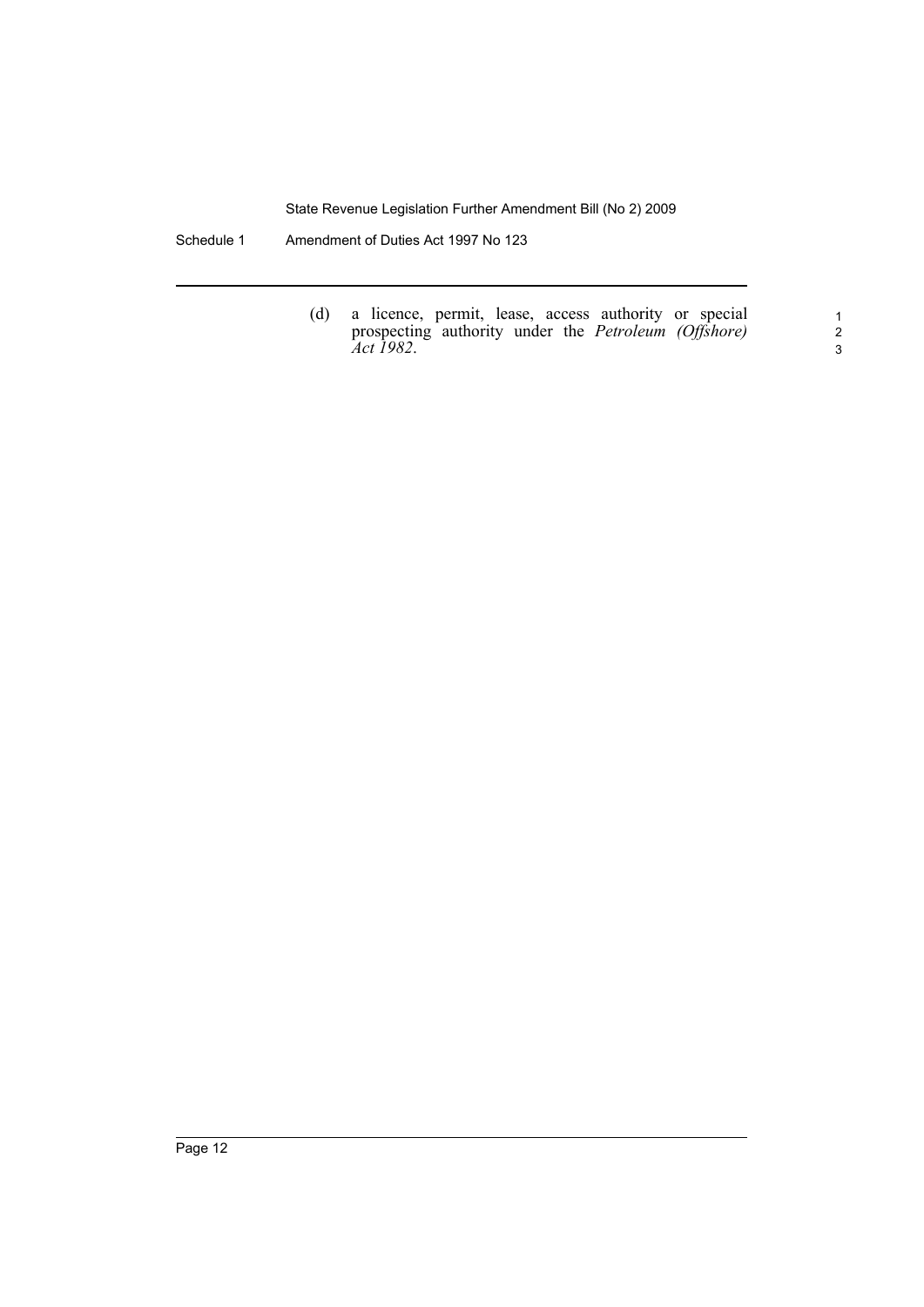Amendment of Parking Space Levy Act 2009 No 5 Schedule 2

<span id="page-22-0"></span>

| <b>Schedule 2</b> |                      | <b>Amendment of Parking Space Levy Act</b><br>2009 No 5                                                                                                                                                                                                                                                                              | 1<br>$\overline{2}$          |
|-------------------|----------------------|--------------------------------------------------------------------------------------------------------------------------------------------------------------------------------------------------------------------------------------------------------------------------------------------------------------------------------------|------------------------------|
| [1]               |                      | Section 8 Imposition of parking space levy                                                                                                                                                                                                                                                                                           | 3                            |
|                   |                      | Insert after section $8(6)$ :                                                                                                                                                                                                                                                                                                        | 4                            |
|                   | (7)                  | A tax default does not occur for the purposes of the <i>Taxation</i><br><i>Administration Act 1996</i> if the levy is paid by 1 September in the<br>year in which liability for payment of the levy arises.<br>Note. If a tax default occurs, interest and penalty tax may be charged<br>under the Taxation Administration Act 1996. | 5<br>6<br>7<br>$\frac{8}{9}$ |
| [2]               |                      | Schedule 1 Savings, transitional and other provisions                                                                                                                                                                                                                                                                                | 10                           |
|                   | Insert after Part 2: |                                                                                                                                                                                                                                                                                                                                      | 11                           |
|                   | Part 3               | Provisions consequent on enactment of<br><b>State Revenue Legislation Further</b><br><b>Amendment Act (No 2) 2009</b>                                                                                                                                                                                                                | 12<br>13<br>14               |
|                   | 7                    | <b>Application of amendments</b>                                                                                                                                                                                                                                                                                                     | 15                           |
|                   |                      | The amendment to this Act made by the <i>State Revenue</i><br>Legislation Further Amendment Act (No $2$ ) 2009 applies to the<br>parking space levy imposed on 1 July 2009 and in subsequent<br>years.                                                                                                                               | 16<br>17<br>18<br>19         |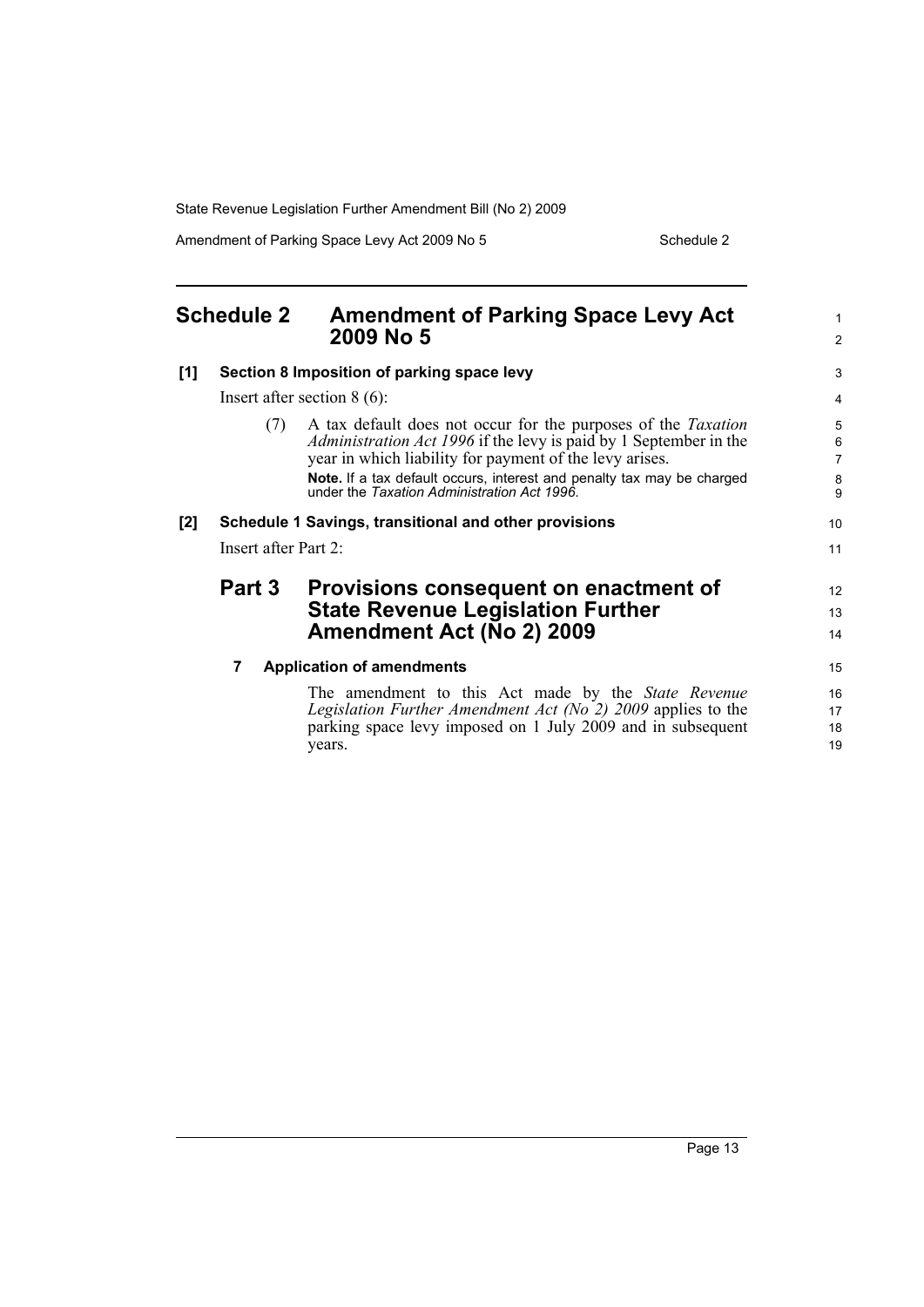1  $\mathfrak{p}$ 

Schedule 3 Amendment of Payroll Tax Act 2007 No 21

### <span id="page-23-0"></span>**Schedule 3 Amendment of Payroll Tax Act 2007 No 21**

#### **[1] Section 3 Definitions**

Insert in alphabetical order in section 3 (1): *ABN* means the ABN (Australian Business Number) for an entity within the meaning of the *A New Tax System (Australian Business Number) Act 1999* of the Commonwealth. *Australian jurisdiction* means a State or a Territory. *instrument* includes a cheque, bill of exchange, promissory note, money order or a postal order issued by a post office. *registered business address* means an address for service of notices under the *A New Tax System (Australian Business Number) Act 1999* of the Commonwealth on an entity that has an ABN, as shown in the Australian Business Register kept under that Act. **[2] Sections 10–11C** Omit sections 10 and 11. Insert instead: **10 What are taxable wages** (1) For the purposes of this Act, *taxable wages* are wages that are taxable in this jurisdiction. (2) However, exempt wages are not taxable wages. **11 Wages that are taxable in this jurisdiction** (1) For the purposes of this Act, wages are taxable in this jurisdiction if: (a) the wages are paid or payable by an employer for or in relation to services performed by an employee wholly in this jurisdiction, or (b) the wages are paid or payable by an employer for or in relation to services performed by an employee in 2 or more Australian jurisdictions, or partly in one or more Australian jurisdictions and partly outside all Australian jurisdictions, and: (i) the employee is based in this jurisdiction, or (ii) the employer is based in this jurisdiction (in a case where the employee is not based in an Australian jurisdiction), or 10 11 12 13 14 15 16 17 18 19  $20$ 21 22 23 24 25 26 27 28 29 30 31 32 33 34 35 36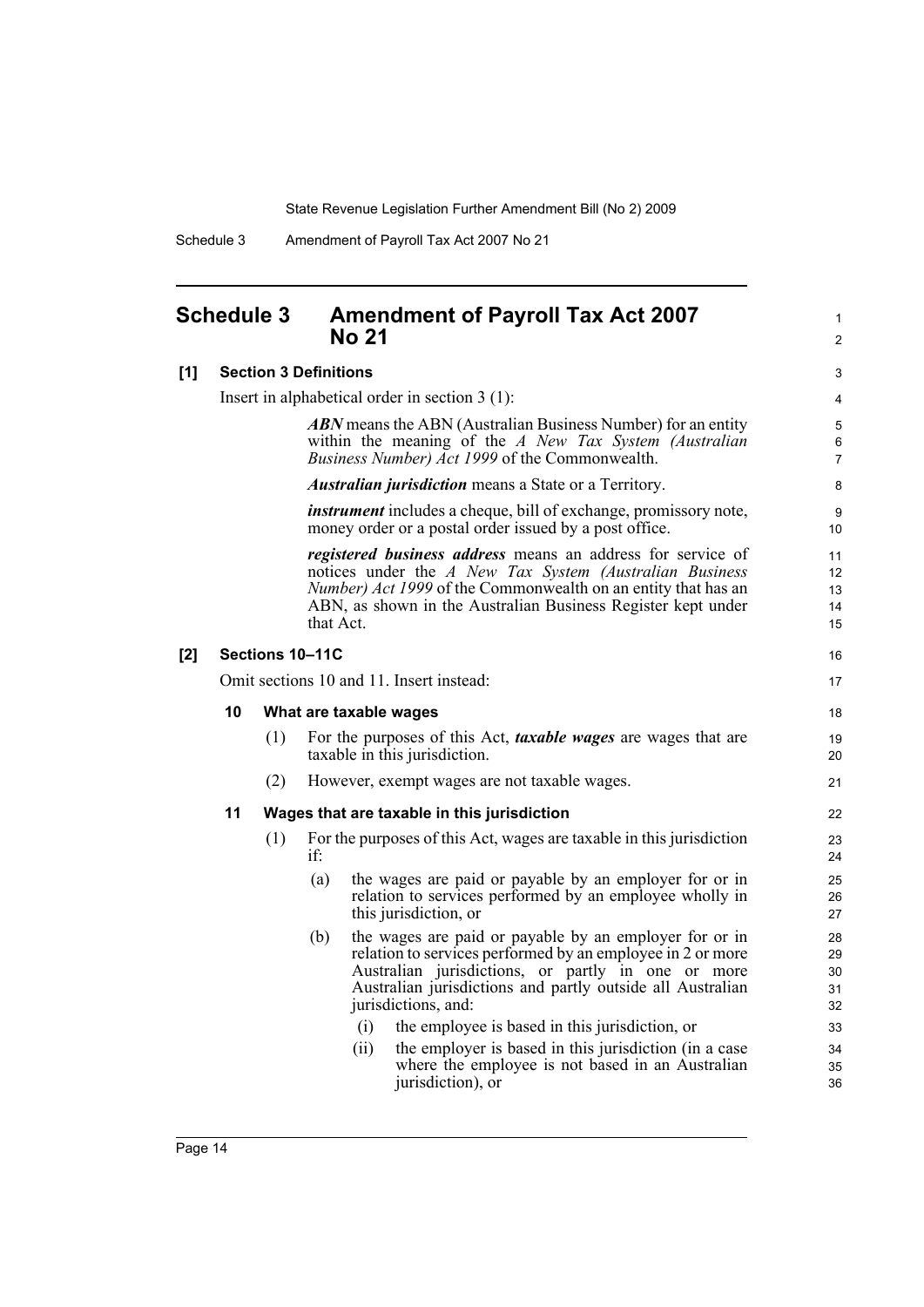Amendment of Payroll Tax Act 2007 No 21 Schedule 3

- (iii) the wages are paid or payable in this jurisdiction (in a case where both the employee and the employer are not based in an Australian jurisdiction), or
- (iv) the wages are paid or payable for services performed mainly in this jurisdiction (in a case where both the employee and the employer are not based in an Australian jurisdiction and the wages are not paid or payable in an Australian jurisdiction), or
- (c) the wages are paid or payable by an employer for or in relation to services performed by an employee wholly outside all Australian jurisdictions and are paid or payable in this jurisdiction.

**Note.** Section 66A provides an exemption for wages paid or payable for services performed wholly in one or more other countries for a continuous period of more than 6 months.

- (2) The question of whether wages are taxable in this jurisdiction is to be determined by reference only to the services performed by the employee in respect of the employer during the month in which the wages are paid or payable, subject to this section.
- (3) Any wages paid or payable by an employer in respect of an employee in a particular month are taken to be paid or payable for or in relation to the services performed by the employee in respect of the employer during that month.

**Note.** For example, if wages paid in a month are paid to an employee for services performed over several months, the question of whether the wages are taxable in this jurisdiction is to be determined by reference only to services performed by the employee in the month in which the wages are paid. The services performed in previous months are disregarded. (The services performed in previous months will be relevant to the question of whether wages paid in those previous months are taxable in this jurisdiction.)

- (4) If no services are performed by an employee in respect of an employer during the month in which wages are paid or payable to or in relation to the employee:
	- (a) the question of whether the wages are taxable in this jurisdiction is to be determined by reference only to the services performed by the employee in respect of the employer during the most recent prior month in which the employee performed services in respect of the employer, and
	- (b) the wages are taken to be paid or payable for or in relation to the services performed by the employee in respect of the employer during that most recent prior month.

Page 15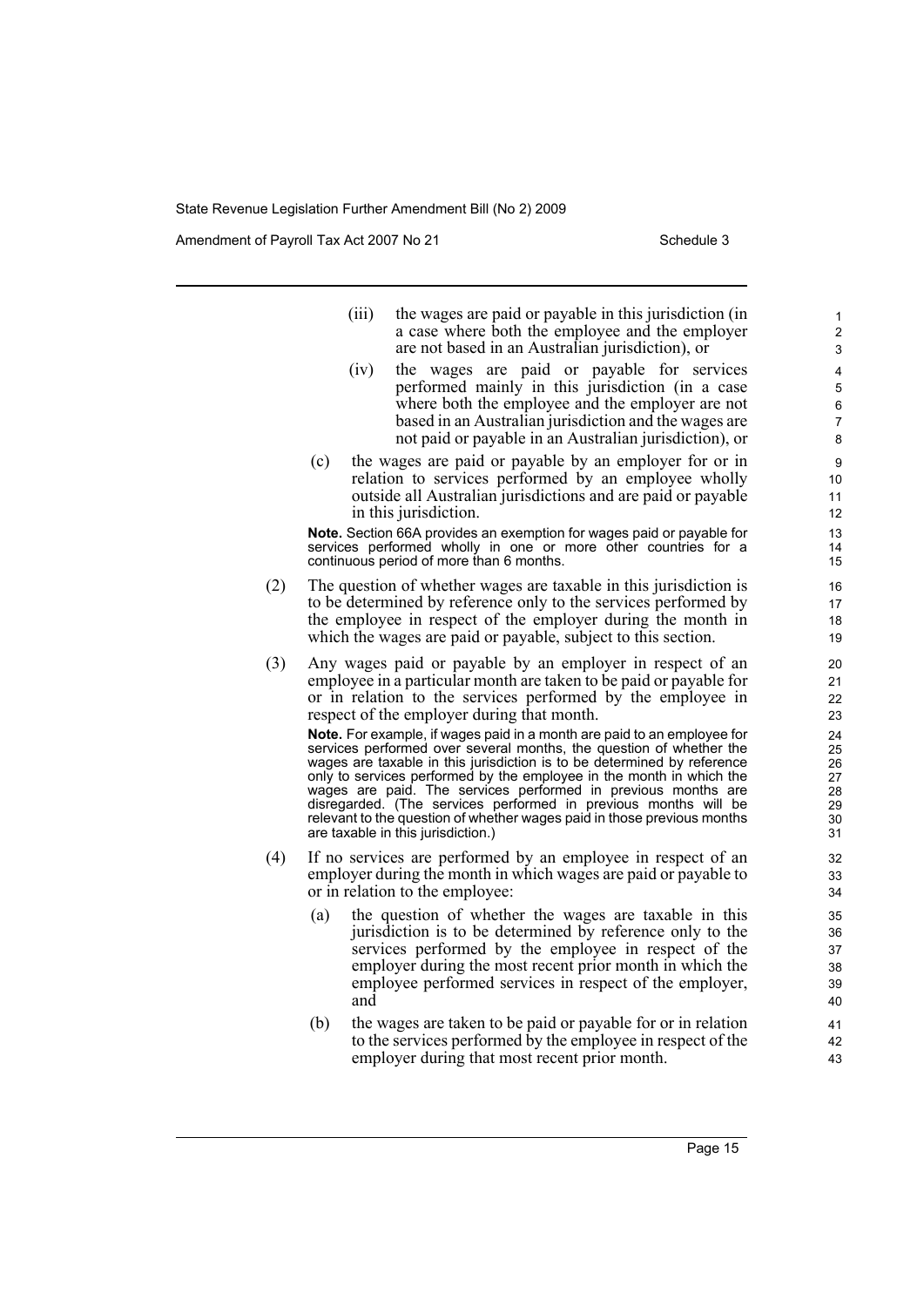- (5) If no services were performed by an employee in respect of an employer during the month in which wages are paid or payable to or in relation to the employee or in any prior month:
	- (a) the wages are taken to be paid or payable for or in relation to services performed by the employee in the month in which the wages are paid or payable, and

- (b) the services are taken to have been performed at a place or places where it may be reasonably expected that the services of the employee in respect of the employer will be performed.
- (6) All amounts of wages paid or payable in the same month by the same employer in respect of the same employee are to be aggregated for the purposes of determining whether they are taxable in this jurisdiction (as if they were paid or payable for all services performed by the employee in the month in which the wages are paid or payable, or the most recent prior month, as the case requires).

**Note.** For example, if one amount of wages is paid by an employer in a particular month for services performed in this jurisdiction, and another amount of wages is paid by the same employer in the same month for services performed by the same employee in another Australian jurisdiction, the wages paid are to be aggregated (as if they were paid for all services performed by the employee in that month). Accordingly, subsection (1) (b) would be applied for the purpose of determining whether the wages are taxable in this jurisdiction.

(7) If wages are paid in a different month from the month in which they are payable, the question of whether the wages are taxable in this jurisdiction is to be determined by reference to the earlier of the relevant months.

#### **11A Jurisdiction in which employee is based**

- (1) For the purposes of this Act, the jurisdiction in which an employee is based is the jurisdiction in which the employee's principal place of residence is located.
- (2) The jurisdiction in which an employee is based is to be determined by reference to the state of affairs existing during the month in which the relevant wages are paid or payable.
- (3) If more than one jurisdiction would qualify as the jurisdiction in which an employee is based during a month, the jurisdiction in which the employee is based is to be determined by reference to the state of affairs existing on the last day of that month.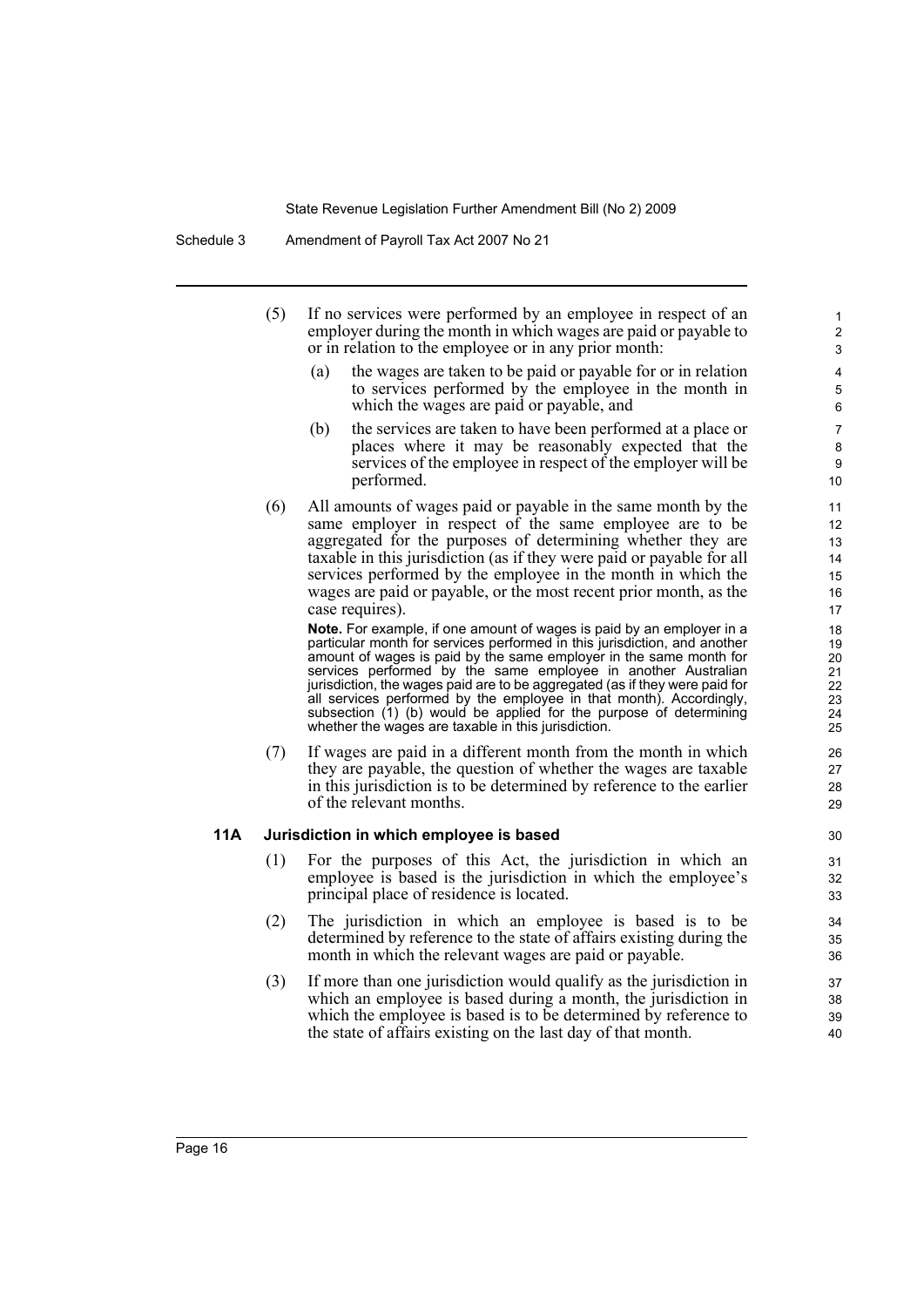Amendment of Payroll Tax Act 2007 No 21 Schedule 3

|     | (4) | An employee who does not have a principal place of residence is<br>taken, for the purposes of this Act, to be an employee who is not<br>based in an Australian jurisdiction.                                                                                                                                   | $\mathbf{1}$<br>$\overline{2}$<br>3 |
|-----|-----|----------------------------------------------------------------------------------------------------------------------------------------------------------------------------------------------------------------------------------------------------------------------------------------------------------------|-------------------------------------|
|     | (5) | In the case of wages paid or payable to a corporate employee, the<br>jurisdiction in which the employee is based is to be determined in<br>accordance with section 11B instead of this section (as if a<br>reference in section 11B to an employer were a reference to an<br>employee).                        | 4<br>5<br>6<br>$\overline{7}$<br>8  |
|     | (6) | In this section, a <i>corporate employee</i> is a company that is taken<br>to be an employee under section 34 or 39 or a company to whom<br>a payment is made that is taken to be wages payable to an<br>employee under section 42 or 47.                                                                      | 9<br>10<br>11<br>12                 |
| 11B |     | Jurisdiction in which employer is based                                                                                                                                                                                                                                                                        | 13                                  |
|     | (1) | For the purposes of this Act, the jurisdiction in which an<br>employer is based is:                                                                                                                                                                                                                            | 14<br>15                            |
|     |     | the jurisdiction in which the employer's registered<br>(a)<br>business address is located (if the employer has an ABN),<br>$\alpha$                                                                                                                                                                            | 16<br>17<br>18                      |
|     |     | the jurisdiction in which the employer's principal place of<br>(b)<br>business is located (in any other case).                                                                                                                                                                                                 | 19<br>20                            |
|     | (2) | If wages are paid or payable in connection with a business carried<br>on by an employer under a trust, the employer's registered<br>business address is the registered business address of the trust or,<br>if the trust does not have an ABN, the registered business address<br>of the trustee of the trust. | 21<br>22<br>23<br>24<br>25          |
|     | (3) | If an employer has registered business addresses located in<br>different jurisdictions at the same point in time, the jurisdiction in<br>which the employer is based at that point in time is the<br>jurisdiction in which the employer's principal place of business<br>is located.                           | 26<br>27<br>28<br>29<br>30          |
|     | (4) | The jurisdiction in which an employer is based is to be<br>determined by reference to the state of affairs existing during the<br>month in which the relevant wages are paid or payable.                                                                                                                       | 31<br>32<br>33                      |
|     | (5) | If more than one jurisdiction would qualify as the jurisdiction in<br>which an employer is based during a month, the jurisdiction in<br>which the employer is based is to be determined by reference to<br>the state of affairs existing on the last day of that month.                                        | 34<br>35<br>36<br>37                |
|     | (6) | An employer who has neither a registered business address nor a                                                                                                                                                                                                                                                | 38                                  |

(6) An employer who has neither a registered business address nor a principal place of business is taken, for the purposes of this Act, to be an employer who is not based in an Australian jurisdiction.

39 40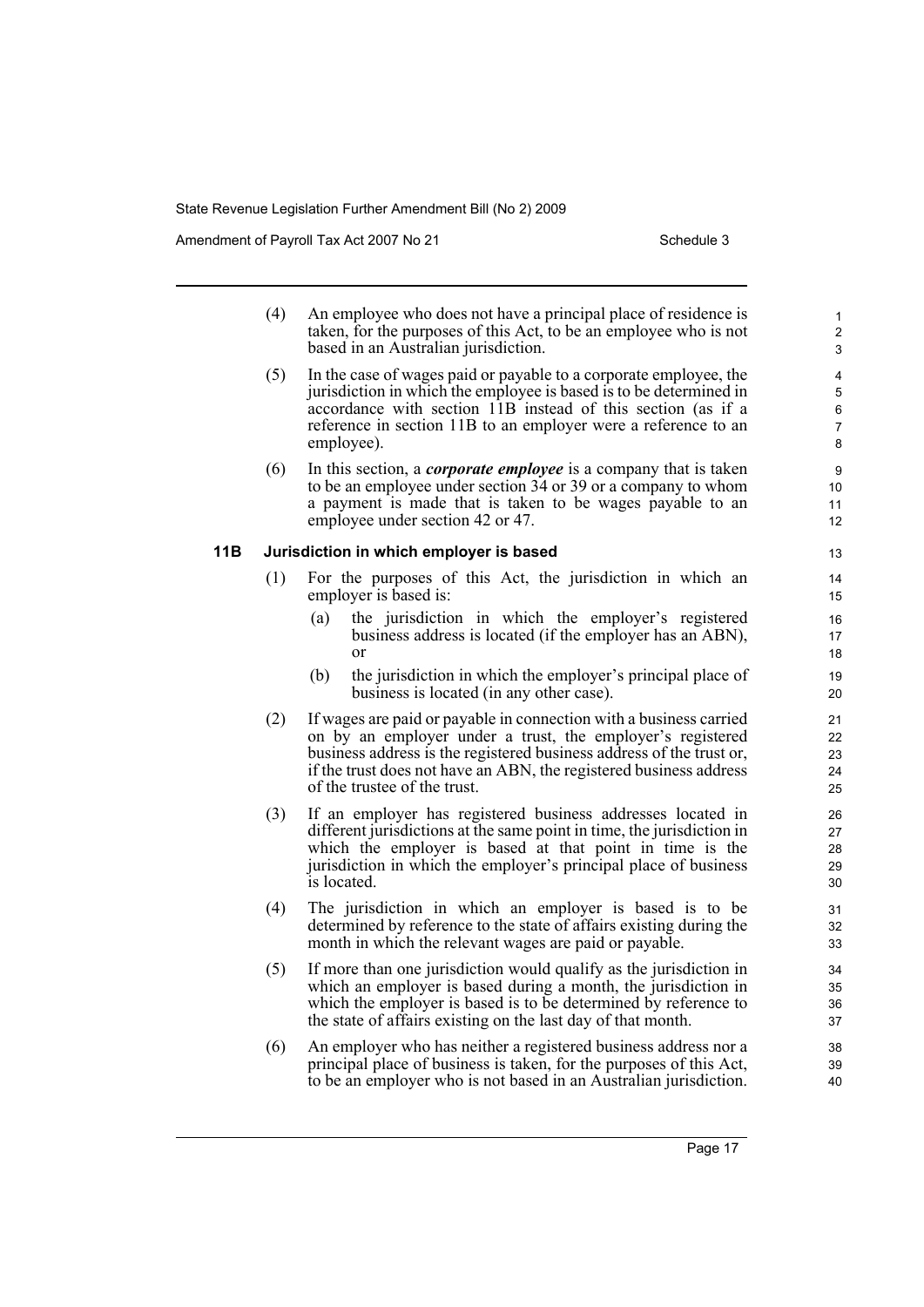|     | <b>11C</b> | Place and date of payment of wages |                                                                                                                                                                                                                                                                                                                                                                                                                                                                                              |                                              |
|-----|------------|------------------------------------|----------------------------------------------------------------------------------------------------------------------------------------------------------------------------------------------------------------------------------------------------------------------------------------------------------------------------------------------------------------------------------------------------------------------------------------------------------------------------------------------|----------------------------------------------|
|     |            | (1)                                | For the purposes of this Act, wages are taken to have been paid at<br>a place if, for the purpose of the payment of those wages:                                                                                                                                                                                                                                                                                                                                                             | 2<br>3                                       |
|     |            |                                    | (a)<br>an instrument is sent or given or an amount is transferred<br>by an employer to a person or a person's agent at that<br>place, or                                                                                                                                                                                                                                                                                                                                                     | 4<br>5<br>6                                  |
|     |            |                                    | (b)<br>an instruction is given by an employer for the crediting of<br>an amount to the account of a person or a person's agent at<br>that place.                                                                                                                                                                                                                                                                                                                                             | $\overline{7}$<br>8<br>9                     |
|     |            | (2)                                | The wages are taken to have been paid on the date that the<br>instrument was sent or given, the amount was transferred or the<br>account credited in accordance with the instruction (as the case<br>requires).                                                                                                                                                                                                                                                                              | 10<br>11<br>12<br>13                         |
|     |            | (3)                                | Wages are taken to be payable at the place at which they are paid,<br>subject to this section.                                                                                                                                                                                                                                                                                                                                                                                               | 14<br>15                                     |
|     |            | (4)                                | Wages that are not paid by the end of the month in which they are<br>payable are taken to be payable at:                                                                                                                                                                                                                                                                                                                                                                                     | 16<br>17                                     |
|     |            |                                    | (a)<br>the place where wages were last paid by the employer to<br>the employee, or                                                                                                                                                                                                                                                                                                                                                                                                           | 18<br>19                                     |
|     |            |                                    | if wages have not previously been paid by the employer to<br>(b)<br>the employee—the place where the employee last<br>performed services in respect of the employer before the<br>wages became payable.                                                                                                                                                                                                                                                                                      | 20<br>21<br>22<br>23                         |
|     |            | (5)                                | If wages paid or payable in the same month by the same employer<br>in respect of the same employee are paid or payable in more than<br>one Australian jurisdiction, the wages paid or payable in that<br>month are taken to be paid or payable in the Australian<br>jurisdiction in which the highest proportion of the wages are paid<br>or payable.<br>Note. Section 11 requires all wages paid or payable in the same month<br>by the same employer in respect of the same employee to be | 24<br>25<br>26<br>27<br>28<br>29<br>30<br>31 |
|     |            |                                    | aggregated for the purpose of determining whether the wages are<br>taxable in this jurisdiction. The above provision ensures only one<br>Australian jurisdiction can be considered to be the jurisdiction in which<br>the wages are paid or payable.                                                                                                                                                                                                                                         | 32<br>33<br>34<br>35                         |
| [3] |            |                                    | Section 13 What are wages?                                                                                                                                                                                                                                                                                                                                                                                                                                                                   | 36                                           |
|     |            |                                    | Insert after section $13(2)$ :                                                                                                                                                                                                                                                                                                                                                                                                                                                               | 37                                           |
|     |            | (3)                                | This Act applies in respect of wages referred to in<br>subsection $(1)$ (a)–(e) that are paid or payable to or in relation to<br>a person who is not an employee in the same way as it applies to                                                                                                                                                                                                                                                                                            | 38<br>39<br>40                               |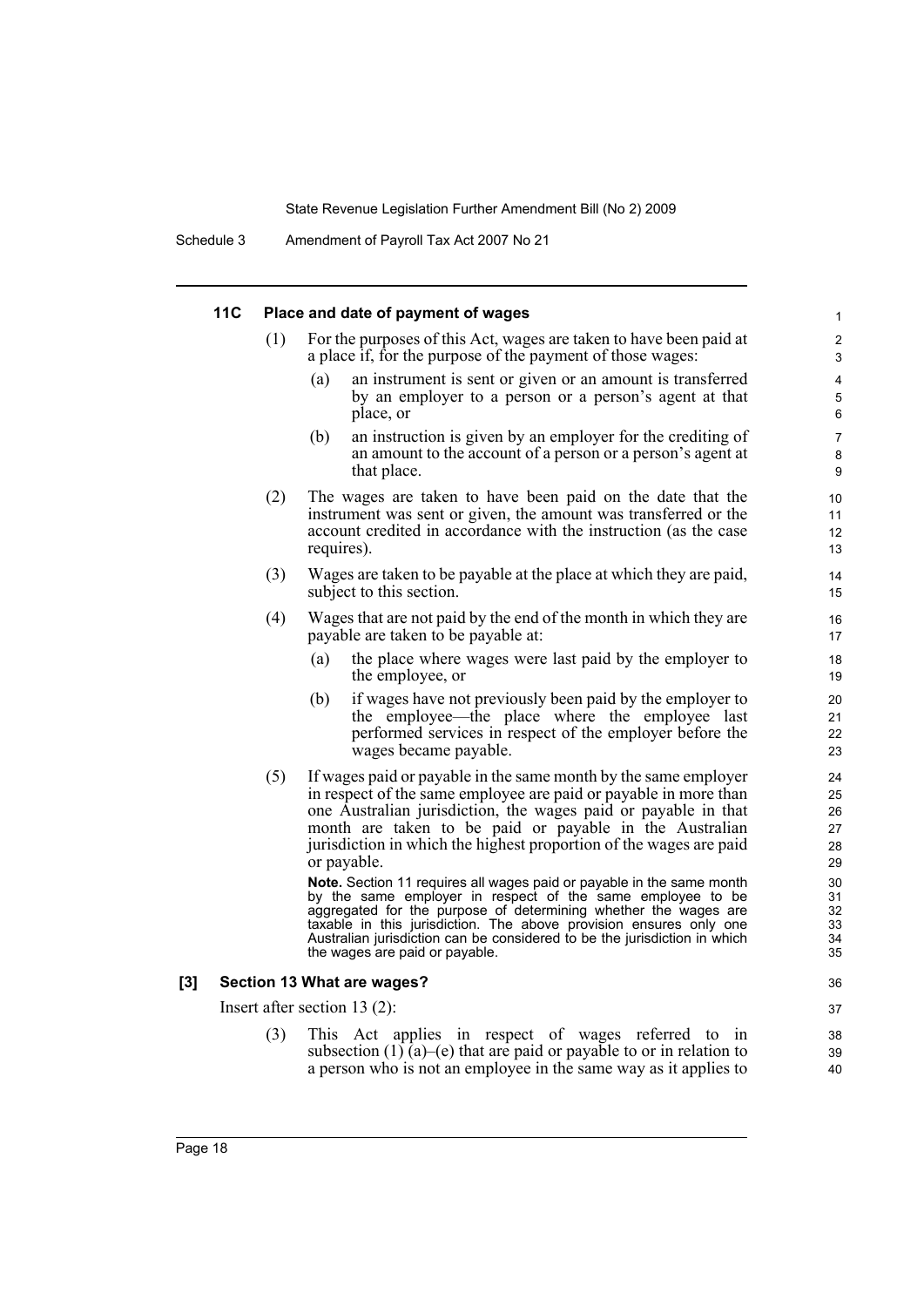Amendment of Payroll Tax Act 2007 No 21 Schedule 3

|     | wages paid or payable to an employee (as if a reference in this<br>Act to an employee included a reference to any such person).                     | $\mathbf{1}$<br>$\overline{c}$ |
|-----|-----------------------------------------------------------------------------------------------------------------------------------------------------|--------------------------------|
| [4] | Section 24 Inclusion of shares and options granted to directors as wages                                                                            | 3                              |
|     | Omit section 24 (4). Insert at the end of the section:                                                                                              | 4                              |
|     | Note. Section 13 provides that a reference to an employee in this Act<br>includes a reference to any person to whom any amount that is treated      | $\mathbf 5$<br>$\,6\,$         |
|     | as wages under this Act is paid or payable. See also section 11, which<br>deems the wages to be paid or payable for services performed.             | $\overline{7}$<br>8            |
| [5] | Section 25 When services considered to have been performed                                                                                          | 9                              |
|     | Omit the section.                                                                                                                                   | 10                             |
| [6] | Section 26 Place where wages are payable                                                                                                            | 11                             |
|     | Omit the note at the end of section 26 (2). Insert instead:                                                                                         | 12                             |
|     | Note. The place where wages are paid or payable is sometimes relevant<br>to determining whether the wages are liable to payroll tax under this Act. | 13<br>14                       |
|     | See section 11.                                                                                                                                     | 15                             |
| [7] | Part 4, Division 9                                                                                                                                  | 16                             |
|     | Insert after Division 8:                                                                                                                            | 17                             |
|     | <b>Division 9</b><br>Services outside Australia                                                                                                     | 18                             |
|     | 66A<br>Wages paid or payable for or in relation to services performed in<br>other countries                                                         | 19<br>20                       |
|     | Wages are exempt wages if they are paid or payable for or in                                                                                        | 21                             |
|     | relation to services performed by an employee wholly in one or<br>more other countries for a continuous period of more than                         | 22<br>23                       |
|     | 6 months beginning on the day on which wages were first paid or                                                                                     | 24                             |
|     | payable to that employee for the services so performed.                                                                                             | 25                             |
| [8] | Schedule 3 Savings, transitional and other provisions                                                                                               | 26                             |
|     | Insert at the end of clause $1(1)$ :                                                                                                                | 27                             |
|     | State Revenue Legislation Further Amendment Act (No 2) 2009                                                                                         | 28                             |